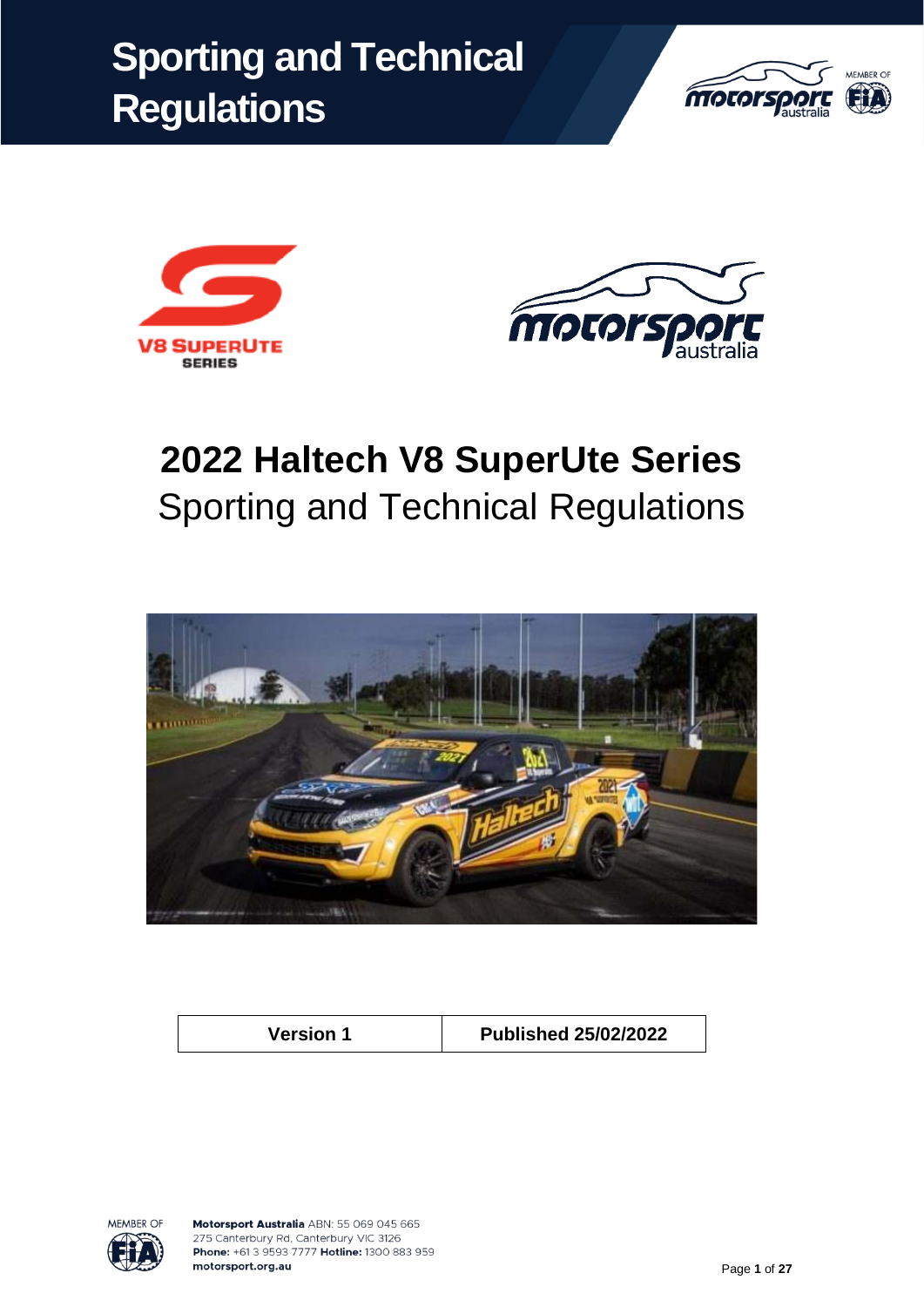

# 2022 Haltech V8 SuperUte Series

## **Sporting & Technical Regulations**

A capitalised and italicised word in this document is defined in the FIA International Sporting Code (Code), the National Competition Rules (NCR), including their Appendices or Attachment A of this document.

Any HEADING is for reference only and has no regulatory effect.

### **CONTENTS**

| <b>S1</b>      |                   |  |  |
|----------------|-------------------|--|--|
| S <sub>2</sub> |                   |  |  |
|                | S2.1              |  |  |
| S3             |                   |  |  |
| S4             |                   |  |  |
|                | S4.1              |  |  |
| S5             |                   |  |  |
|                | S5.1              |  |  |
|                | S5.2              |  |  |
| S <sub>6</sub> |                   |  |  |
| S7             |                   |  |  |
| S8             |                   |  |  |
|                | S8.1              |  |  |
| S9             |                   |  |  |
|                | S9.1              |  |  |
|                | S9.2              |  |  |
| <b>S10</b>     |                   |  |  |
| <b>S11</b>     |                   |  |  |
| <b>S12</b>     |                   |  |  |
|                | S <sub>12.1</sub> |  |  |
|                | S <sub>12.2</sub> |  |  |
| S13            |                   |  |  |
|                | S <sub>13.1</sub> |  |  |
|                | S13.2             |  |  |
|                | S <sub>13.3</sub> |  |  |
|                | S13.4             |  |  |
|                | S <sub>13.5</sub> |  |  |
|                | S <sub>13.7</sub> |  |  |
|                | S <sub>13.8</sub> |  |  |
|                | S13.9             |  |  |
|                | S13.10            |  |  |
|                | S13.11            |  |  |
| <b>S14</b>     |                   |  |  |
|                | S14.1             |  |  |
|                | S14.2             |  |  |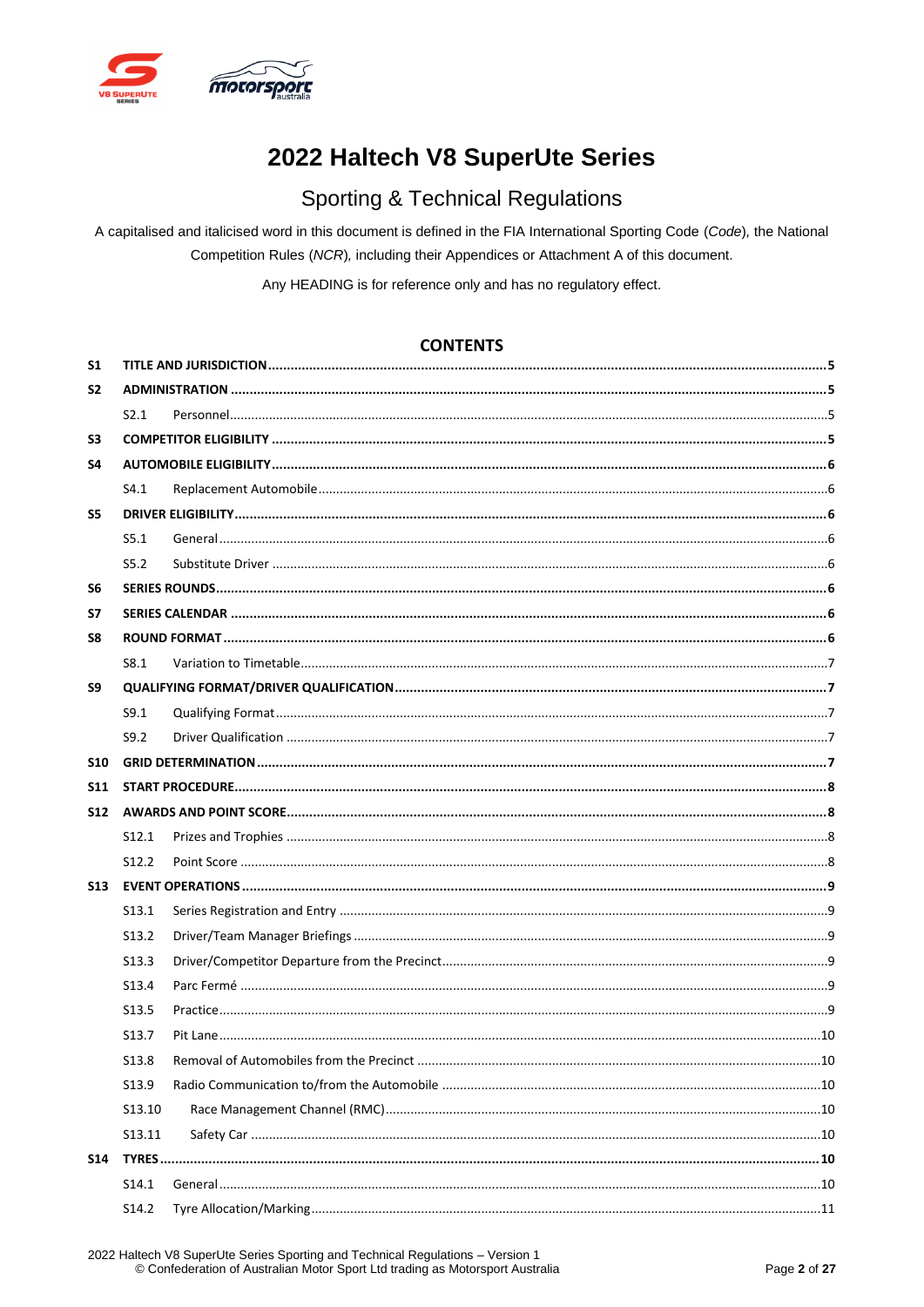

|            | S <sub>14.3</sub> |  |  |  |
|------------|-------------------|--|--|--|
|            | S <sub>14.4</sub> |  |  |  |
| <b>S15</b> |                   |  |  |  |
| S16        |                   |  |  |  |
|            | S <sub>16.1</sub> |  |  |  |
|            | S <sub>16.2</sub> |  |  |  |
|            | S <sub>16.3</sub> |  |  |  |
| <b>S17</b> |                   |  |  |  |
| <b>S18</b> |                   |  |  |  |
| <b>S19</b> |                   |  |  |  |
| <b>S20</b> |                   |  |  |  |
| <b>S21</b> |                   |  |  |  |
| S22        |                   |  |  |  |
|            |                   |  |  |  |
|            |                   |  |  |  |
|            |                   |  |  |  |
|            |                   |  |  |  |
|            |                   |  |  |  |
|            |                   |  |  |  |
|            |                   |  |  |  |
|            |                   |  |  |  |
|            |                   |  |  |  |
|            |                   |  |  |  |
|            |                   |  |  |  |
| Τ1         |                   |  |  |  |
| T2         |                   |  |  |  |
|            | T2.1              |  |  |  |
|            | T2.2              |  |  |  |
|            | T2.3              |  |  |  |
|            | T2.4              |  |  |  |
|            | T <sub>2.5</sub>  |  |  |  |
| тз         |                   |  |  |  |
|            | T3.1              |  |  |  |
| Т4         |                   |  |  |  |
|            | T4.1              |  |  |  |
|            | T4.2              |  |  |  |
|            | T4.3              |  |  |  |
|            | T4.4              |  |  |  |
| T5         |                   |  |  |  |
|            | T5.1              |  |  |  |
|            | T5.2              |  |  |  |
|            | T5.3              |  |  |  |
|            | T5.4              |  |  |  |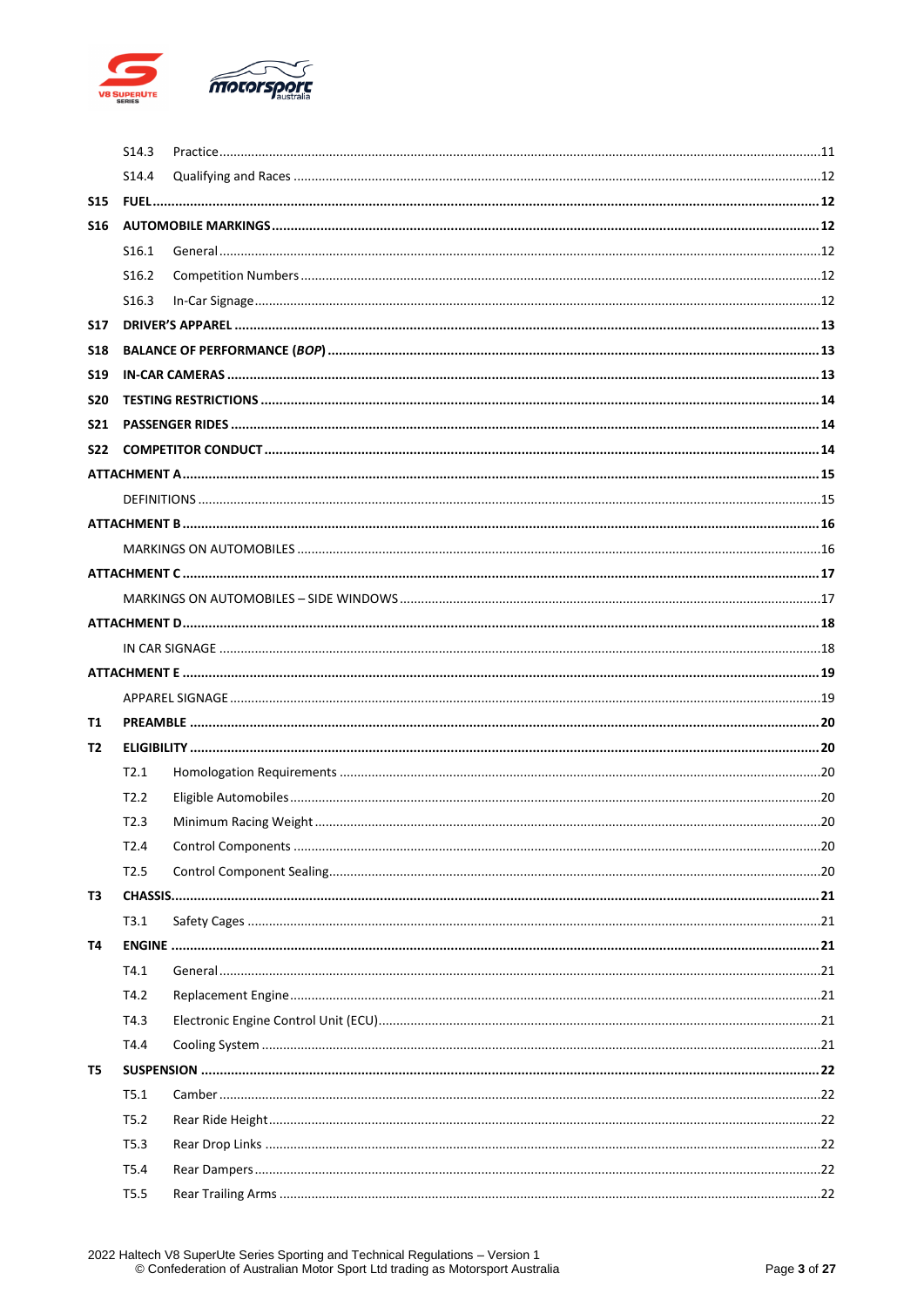

| T6              |      |  |  |  |
|-----------------|------|--|--|--|
| T7              |      |  |  |  |
| T8              |      |  |  |  |
| T9              |      |  |  |  |
|                 | T9.1 |  |  |  |
|                 | T9.2 |  |  |  |
|                 | T9.3 |  |  |  |
|                 | T9.4 |  |  |  |
| <b>T10</b>      |      |  |  |  |
|                 |      |  |  |  |
| T <sub>12</sub> |      |  |  |  |
| <b>T13</b>      |      |  |  |  |
| T14             |      |  |  |  |
|                 |      |  |  |  |
|                 |      |  |  |  |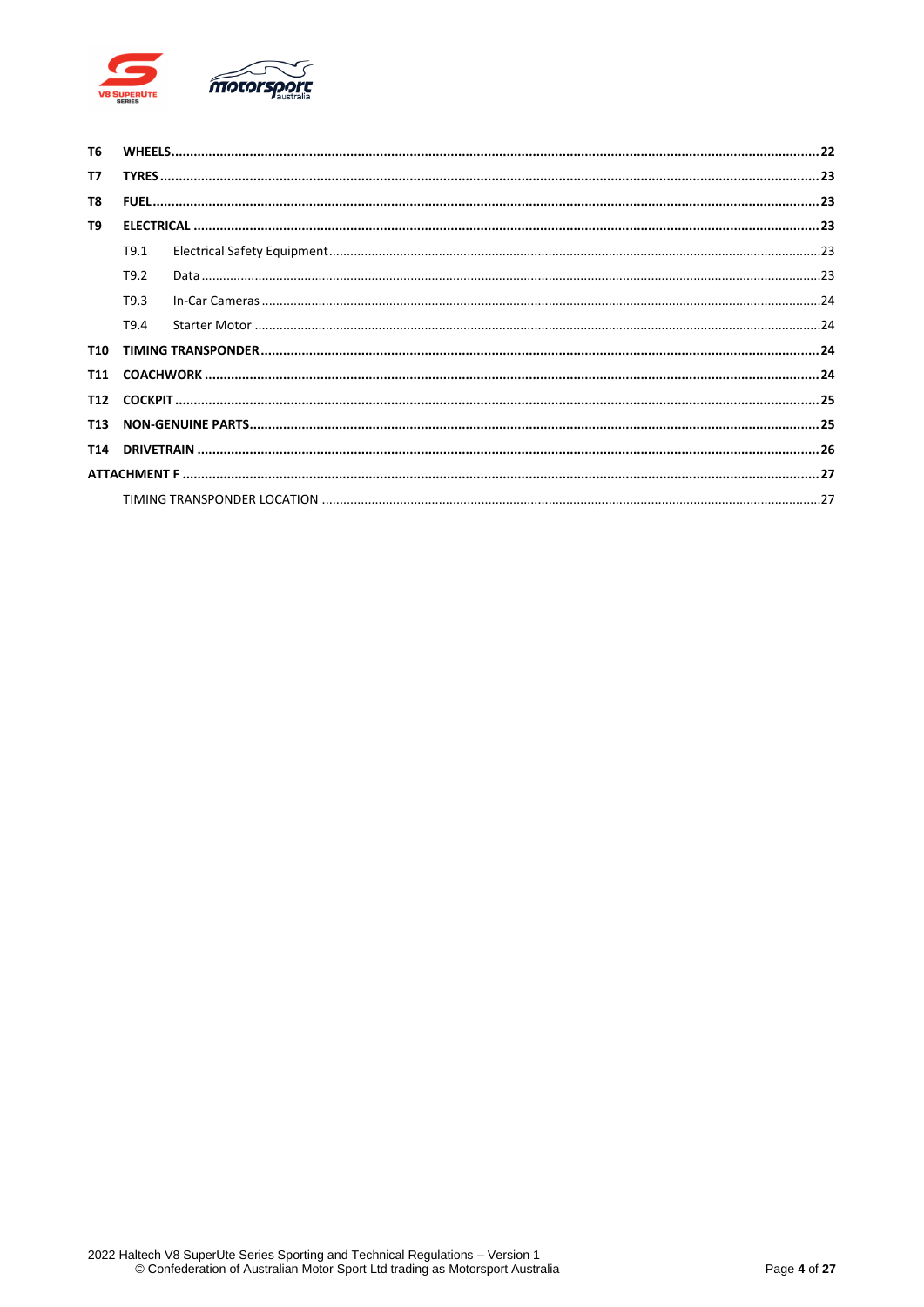

# **2022 Haltech V8 SuperUte Series**

# Sporting Regulations

### <span id="page-4-0"></span>**S1 TITLE AND JURISDICTION**

#### **S1.1 Title**

This *Series* will only be known as and referred to as the "20221 Haltech V8 SuperUte Series".

### **S1.2 Authority / Jurisdiction**

- (a) Each *Round* of the 2022 Haltech V8 SuperUte Series (*Series*) is to be held under the FIA International Sporting Code including Appendices; the National Competition Rules (*NCR*) and Circuit Race Standing Regulations (*CRSR*) of *Motorsport Australia*; the Sporting and Technical Regulations issued for this Series by *Motorsport Australia*; *Supplementary Regulations* issued by the *Organiser* for each *Round*; Bulletins issued by the Stewards; Driver Briefing Notes and instructions issued by the Race Director or the Clerk of the Course at an *Event* and any *Event* specific documentation as published by the *CM*.
- (b) This *Series* has been sanctioned by *Motorsport Australia* as an Authorised Series.
- (c) V8 SuperUte Series Pty Ltd has been appointed as the Category Manager (*CM*) by *Motorsport Australia* for this *Series*.

V8 SuperUte Series Pty Ltd (ABN 83 648 42 6215) 762 Springwood Road, Yarramundi, NSW 2753 PO Box 1063, Richmond, NSW 2753 Phone: 0415 667 798 Email: luke@siedersracing.com.au

### <span id="page-4-2"></span><span id="page-4-1"></span>**S2 ADMINISTRATION**

### **S2.1 Personnel**

(a) The following personnel have been appointed to the *Series* by *Motorsport Australia* and/or the *CM* and have the authority to administer the various aspects of these regulations as detailed in the *CRSR*.

| (i)  | Technical Delegate (TD)          | Murray Slana              |
|------|----------------------------------|---------------------------|
| (ii) | Driving Standards Advisor (DSA)  | <b>James Stewart</b>      |
|      | (iii) Technical Assistant $(TA)$ | Luke Sieders              |
|      | (iv) Category Administrator (CA) | Race Management Australia |

### <span id="page-4-3"></span>**S3 COMPETITOR ELIGIBILITY**

To be eligible to compete in the *Series*, each *Competitor* must hold a current Motorsport Australia Competitor Licence and comply with all terms and conditions of the *CM*.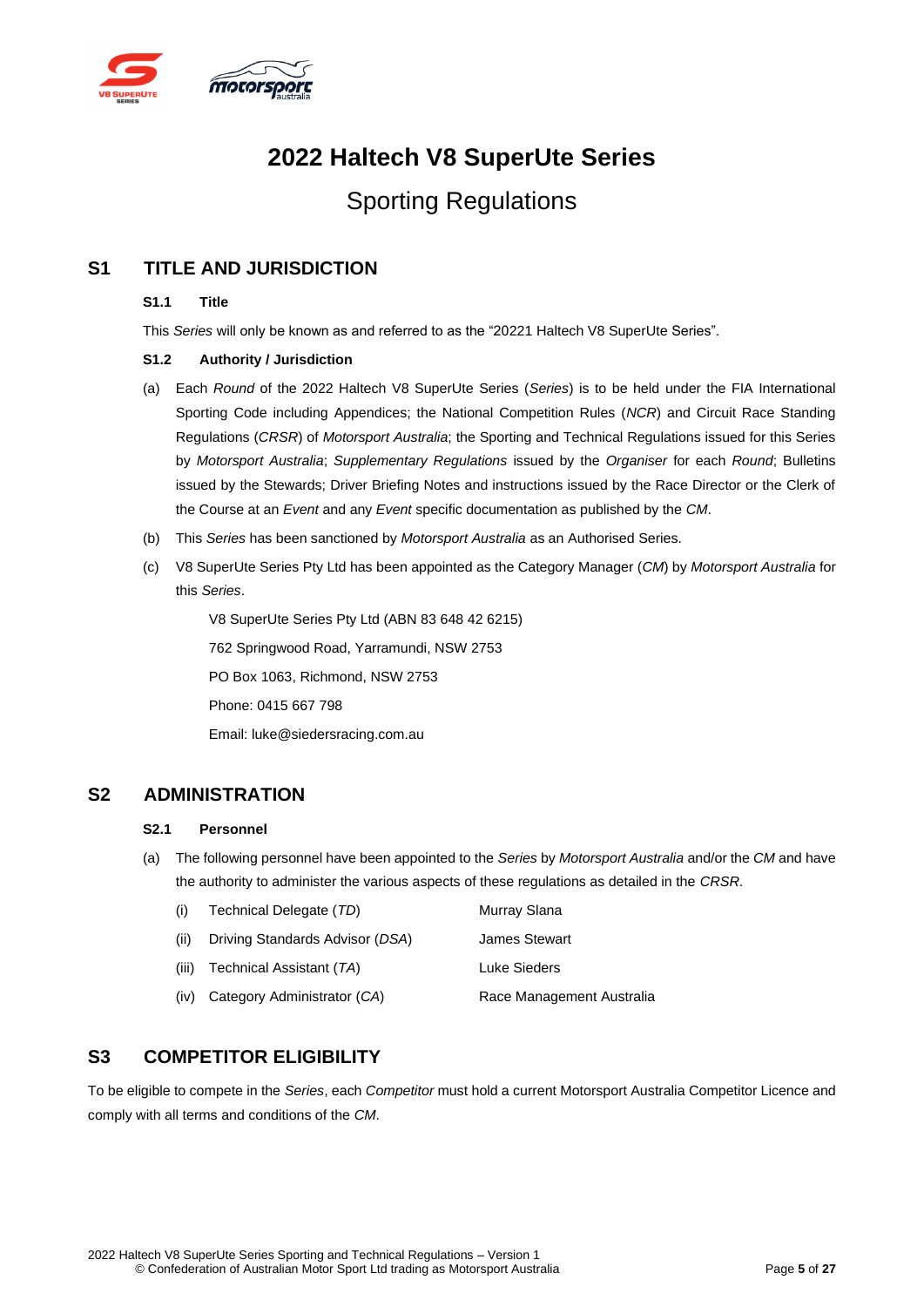

### <span id="page-5-0"></span>**S4 AUTOMOBILE ELIGIBILITY**

Each *Automobile* must comply with the requirements of these regulations and the relevant *Recognition Document* to be eligible to compete in the *Series*.

#### <span id="page-5-1"></span>**S4.1 Replacement Automobile**

Following the commencement of the first practice session at each *Round*, any *Automobile* that has been entered to compete at that *Round*, may not be replaced with another *Automobile*.

### <span id="page-5-3"></span><span id="page-5-2"></span>**S5 DRIVER ELIGIBILITY**

#### **S5.1 General**

- (a) To be eligible to compete in the *Series*, each *Driver* must be a minimum of 16 years of age and hold a current Motorsport Australia Circuit Licence with a Provisional endorsement or higher, except at any *Round* conducted at Mount Panorama, Bathurst where each *Driver* must hold a current Motorsport Australia Circuit Licence without a Provisional endorsement or higher, and be registered for the *Series* with the *CM*.
- (b) The *CM* reserves the right to prohibit any *Driver* from competing in any *Round*, if in the sole opinion of the *CM*, the *Driver's* previous actions have resulted in the category being brought into disrepute.

#### <span id="page-5-4"></span>**S5.2 Substitute Driver**

Prior to the commencement of the first qualifying session at each *Round*, a *Competitor* may nominate a substitute *Driver* who may be permitted to compete in the remainder of the *Round*, subject to the approval of the Stewards and the *CM*.

### <span id="page-5-5"></span>**S6 SERIES ROUNDS**

The *Series* will be conducted over 6 *Rounds* as detailed in the Series Calendar below. Each race conducted as a part of the *Series* will count in determining the final results of the *Series*.

### <span id="page-5-6"></span>**S7 SERIES CALENDAR**

The Series will be conducted over the following *Rounds*:

| Round         | <b>Date</b>       | <b>Event Name</b>                | <b>Circuit</b>           |
|---------------|-------------------|----------------------------------|--------------------------|
|               | $26 - 27$ March   | Tasmania SuperSprint             | <b>Symmons Plains</b>    |
| $\mathcal{P}$ | 30 April - 1 May  | <b>Bunnings Trade SuperNight</b> | Wanneroo Raceway         |
| 3             | $21 - 22$ May     | Winton SuperSprint               | Winton Motor Raceway     |
| 4             | $30 - 31$ July    | <b>OTR SuperSprint</b>           | The Bend Motorsport Park |
| 5             | $6 - 9$ October   | Repco Bathurst 1000              | Mount Panorama           |
| 6             | $28 - 30$ October | Boost Mobile Gold Coast 500      | Surfers Paradise         |

Note: The above calendar is subject to change. The *CM* will advise each *Competitor* of any change.

### <span id="page-5-7"></span>**S8 ROUND FORMAT**

- (a) The number, length and format of track sessions will ultimately be negotiated between the *CM* and the *Organiser* prior to a *Round* and will be advised in the *Supplementary Regulations* issued for an *Event*.
- (b) Generally, the format for each *Round* will be either of the following: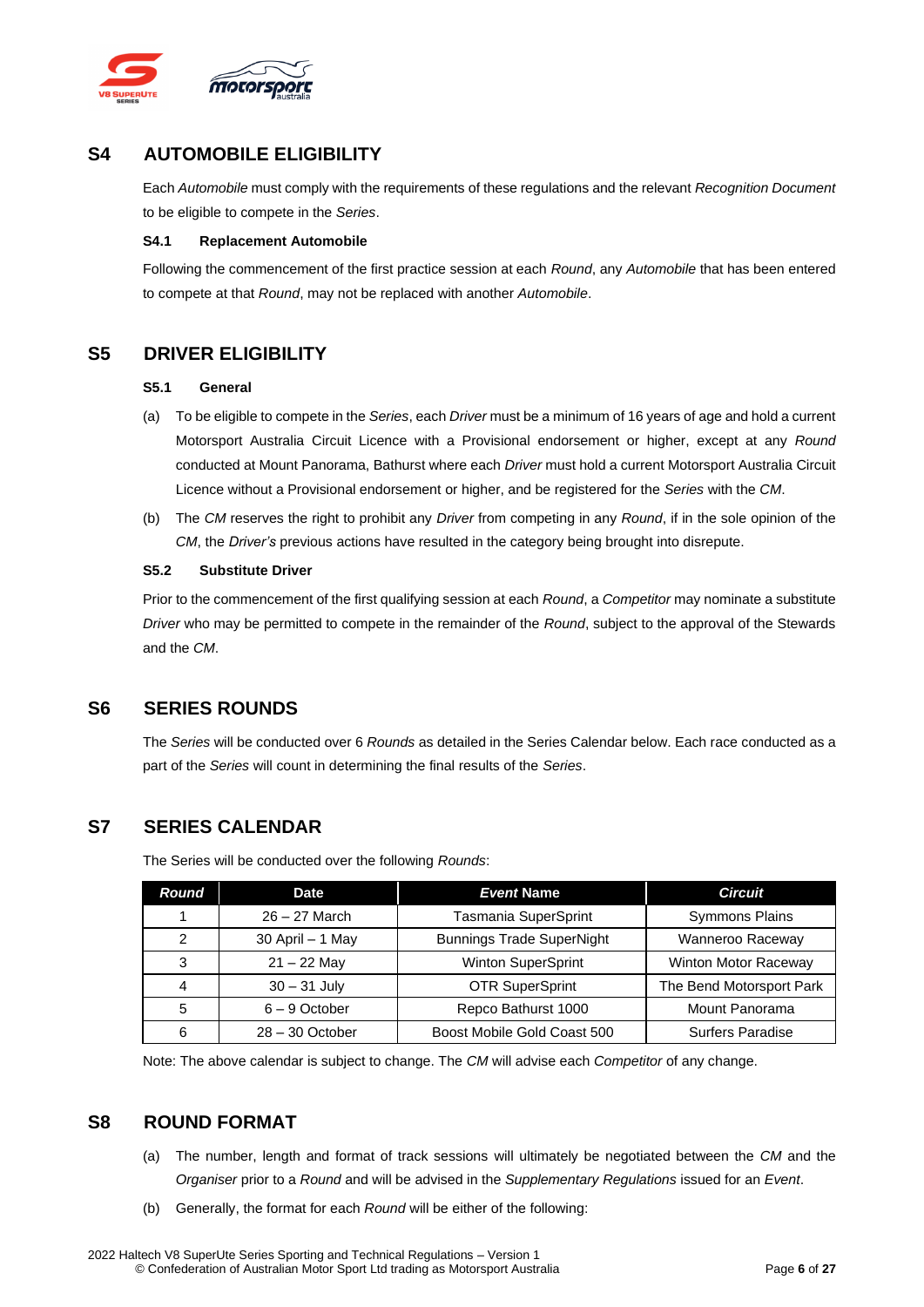

| <b>Session</b> | <b>Format 1</b>                                                                                       | <b>Format 2</b>                                                                                                             |
|----------------|-------------------------------------------------------------------------------------------------------|-----------------------------------------------------------------------------------------------------------------------------|
| Practice       | 2 x 20-minute sessions                                                                                | 1 x 20-minute session                                                                                                       |
| Qualifying     | 1 x 15-minute session                                                                                 | 1 x 15-minute session                                                                                                       |
| Race           | Race 1: 20 minutes<br>Race 2: 25 minutes<br>Race 3: 20 minutes<br>(All expressed as a number of laps) | Race 1: 20 minutes<br>Race 2: 25 minutes<br>Race 3: 20 minutes<br>Race 4: 20 minutes<br>(All expressed as a number of laps) |

(c) The *CM* reserves the right to introduce other *Round* formats subject to the approval of *Motorsport Australia*. Details will be provided in advance by the *CM* and in the *Supplementary Regulations* for the *Event*.

#### <span id="page-6-0"></span>**S8.1 Variation to Timetable**

With the prior approval of the Stewards, the *Event* timetable may be varied at any time due to exceptional circumstances.

### <span id="page-6-2"></span><span id="page-6-1"></span>**S9 QUALIFYING FORMAT/DRIVER QUALIFICATION**

#### **S9.1 Qualifying Format**

- (a) The qualifying session will be a 15 minute continuous session, where the fastest lap time achieved by each *Driver* is used to determine the final qualifying positions.
- (b) Any *Automobile* that stops on or adjacent to the *Track* during the session and is unable to restart unassisted, will be prohibited to take any further part in qualifying.

#### <span id="page-6-3"></span>**S9.2 Driver Qualification**

Each *Driver* whose fastest lap time achieved in the qualifying session exceeds 115% of the fastest lap time achieved in that session will be prohibited to further compete at that *Round* unless otherwise approved by the Stewards due to exceptional circumstances as described in the *CRSR*.

### <span id="page-6-4"></span>**S10 GRID DETERMINATION**

- (a) The grid for each race at a *Round* will be determined as follows:
	- (i) **Race 1:** The grid for Race 1 will be determined in accordance with the *CRSR*.
	- (ii) **Race 2:** The grid for Race 2 will be determined in accordance with the *CRSR* except that the top 50% of the finishing positions from Race 1 will be reversed.

If Race 1 is stopped and not restarted and as a result the race is deemed to be a non-race, the grid for Race 2 will be determined as for Race 1.

- (iii) **Race 3:** The grid for Race 3 will be determined by the aggregate points scored by each *Driver* in Qualifying, Race 1 and Race 2. Should more than 1 *Driver* be on the same number of points, each such *Driver* will be placed in order of their fastest qualifying lap time.
- (iv) **Race 4:** The grid for Race 4 will be determined in accordance with the *CRSR* based on the results of Race 3.
- (b) Where another format is used, the grid for each race will be determined in accordance with the *Event* Regulations for that *Round*.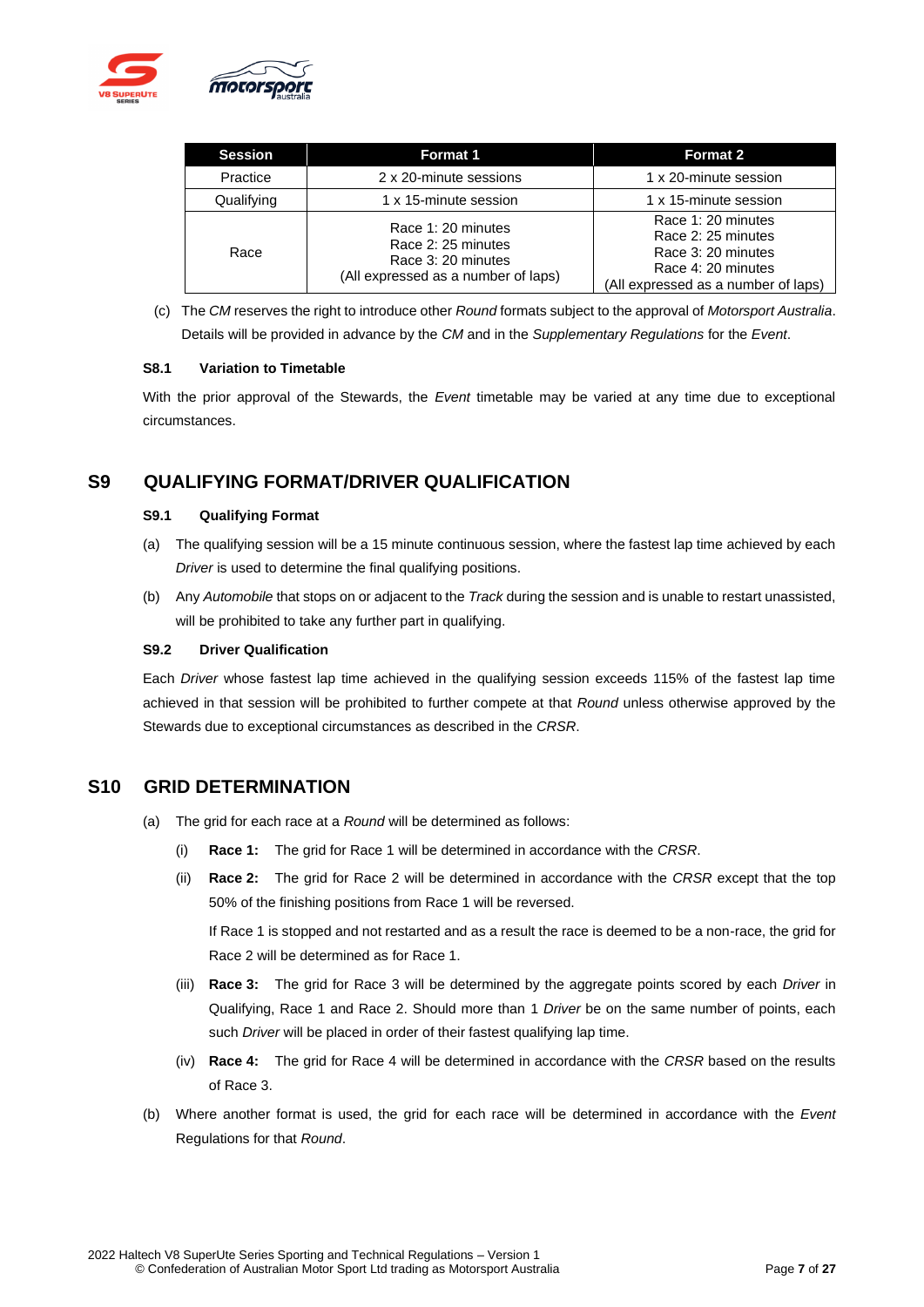

### <span id="page-7-0"></span>**S11 START PROCEDURE**

The *Start* procedure for each race will be in accordance with the *CRSR* – Non-Championship Start – Standing Start unless specified otherwise in *Event* Regulations.

### <span id="page-7-2"></span><span id="page-7-1"></span>**S12 AWARDS AND POINT SCORE**

### **S12.1 Prizes and Trophies**

Prizes, trophies and awards will be as determined by the *CM* and will be advised to each *Competitor* prior to the start of the *Series*.

### <span id="page-7-3"></span>**S12.2 Point Score**

(a) Points will be awarded to *Drivers* for each race of the *Series* in accordance with the following table:

| <b>Finishing</b><br><b>Position</b> | <b>Points</b> | <b>Finishing</b><br><b>Position</b> | <b>Points</b> | <b>Finishing</b><br>position | <b>Points</b>  |
|-------------------------------------|---------------|-------------------------------------|---------------|------------------------------|----------------|
| 1 <sup>st</sup>                     | 70            | 12 <sup>th</sup>                    | 42            | 23 <sup>rd</sup>             | 20             |
| 2 <sub>nd</sub>                     | 66            | 13 <sup>th</sup>                    | 40            | 24 <sup>th</sup>             | 18             |
| 3 <sup>rd</sup>                     | 62            | 14 <sup>th</sup>                    | 38            | 25 <sup>th</sup>             | 16             |
| 4 <sup>th</sup>                     | 58            | 15 <sup>th</sup>                    | 36            | 26 <sup>th</sup>             | 14             |
| 5 <sup>th</sup>                     | 56            | 16 <sup>th</sup>                    | 34            | 27 <sup>th</sup>             | 12             |
| 6 <sup>th</sup>                     | 54            | 17 <sup>th</sup>                    | 32            | 28 <sup>th</sup>             | 10             |
| 7 <sup>th</sup>                     | 52            | 18 <sup>th</sup>                    | 30            | 29 <sup>th</sup>             | 8              |
| 8 <sup>th</sup>                     | 50            | 19 <sup>th</sup>                    | 28            | 30 <sup>th</sup>             | 6              |
| 9 <sup>th</sup>                     | 48            | 20 <sup>th</sup>                    | 26            | 31 <sup>st</sup>             | 4              |
| 10 <sup>th</sup>                    | 46            | 21 <sup>st</sup>                    | 24            | 32 <sup>nd</sup>             | $\overline{2}$ |
| 11 <sup>th</sup>                    | 44            | 22 <sup>nd</sup>                    | 22            |                              |                |

- (b) Points for each race will only be awarded to the *Drivers* classified as finishers in the final results of that race.
- (c) For a race with any part of the grid reversed, half of the points in the table above will be awarded.
- (d) In addition to the above, 5 points will be awarded to the *Driver* that records the fastest lap time in the qualifying session at each *Round.*
- (e) The results for each *Round* will be determined by the total number of points scored by each *Driver* at that *Round*.
- (f) If there is a tie at the end of any *Round*, the final positions for that *Round* will be determined by comparing the results of each tied *Driver* in the final race of that *Round*. The higher place in the *Round* results will be awarded to the *Driver* with the higher finishing position in the final race.
- (g) The *Driver* gaining the highest points total over all 6 *Rounds* will be declared the winner of the *Series*.
- (h) If there is a tie at the end of the *Series*, the final positions will be determined by comparing the race results achieved by each tied *Driver*, with the *Driver* with the highest number of first places being awarded the higher *Series* position. If at this stage a tie still exists, it will be resolved by comparing the number of second, third or fourth places (and so on) achieved by each tied *Driver* until each position has been determined.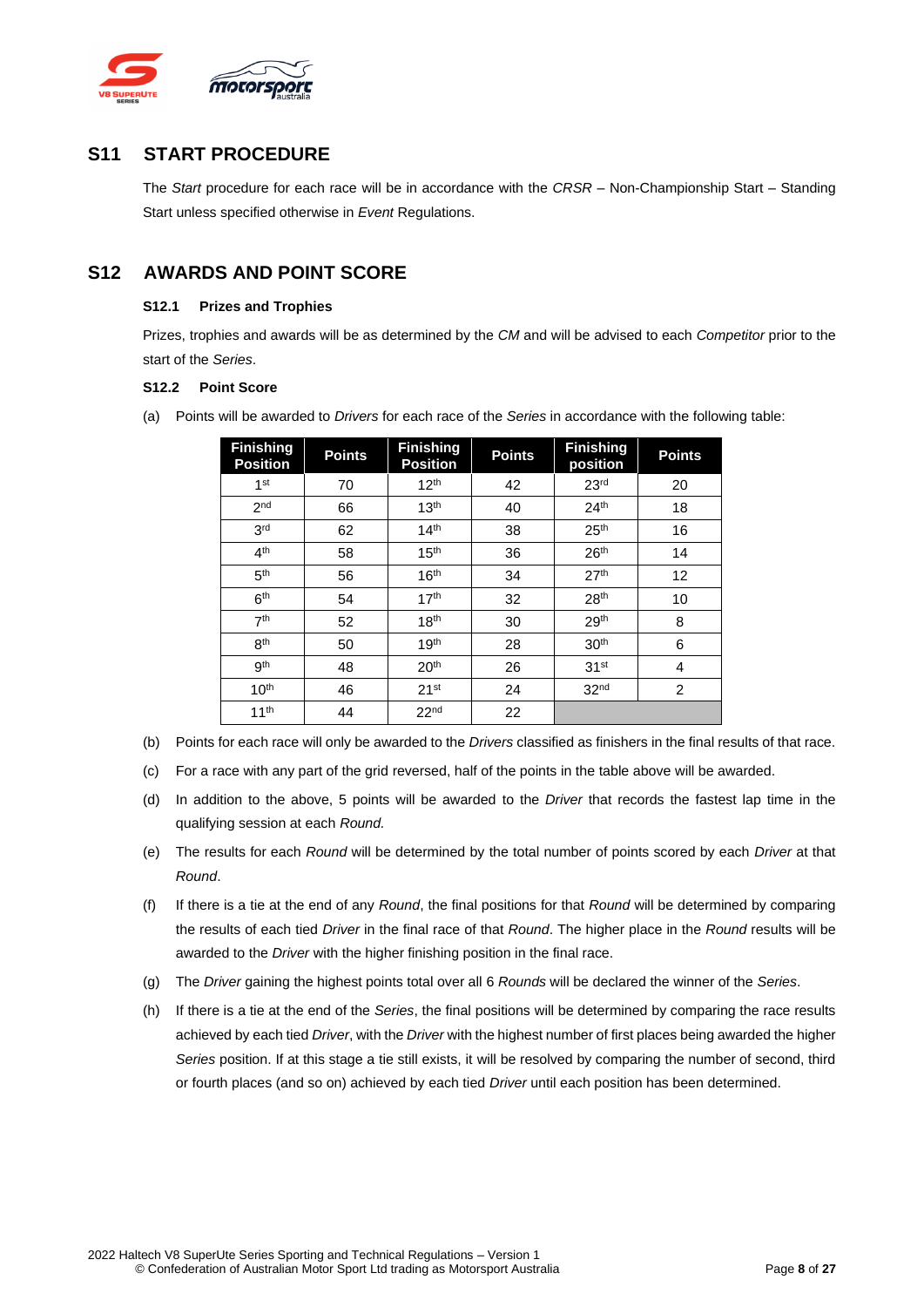

### <span id="page-8-1"></span><span id="page-8-0"></span>**S13 EVENT OPERATIONS**

### **S13.1 Series Registration and Entry**

The *Series* will operate under the Motorsport Australia Series Registration and Entry process. Series Registration and Entry forms will be available from the *CM* with document checking being conducted by the *CM* prior to the first official *Track* session at each *Round*.

#### <span id="page-8-2"></span>**S13.2 Driver/Team Manager Briefings**

- (a) Each *Driver* and Team Manager (as nominated on the Motorsport Australia Series Entry form) must attend the compulsory *Drivers* Briefing conducted at each *Round*.
- (b) The time and location of the *Drivers* Briefing will be detailed in the *Supplementary Regulations* for the *Round*.
- (c) Each *Driver* and Team Manager is required to sign the attendance sheet prior to the commencement of the briefing as confirmation of their attendance.
- (d) Other compulsory briefings may be convened as required and will be advised to each *Competitor* accordingly.

#### <span id="page-8-3"></span>**S13.3 Driver/Competitor Departure from the Precinct**

For judicial purposes, each *Competitor* and *Driver* must remain at the *Precinct* following the conclusion of any on-*Track* session until officially released by the Clerk of the Course or their nominee.

#### <span id="page-8-4"></span>**S13.4 Parc Fermé**

- (a) Unless otherwise advised by the *TD* via the *RMC* at the conclusion of qualifying and each race, each *Automobile* and *Driver*, including any *Automobile/Driver* that completed the session in pit lane, must proceed directly to *Parc Fermé* via the most direct route (or as directed by Officials) without returning to pit or paddock areas and without interference from any third party (other than an Official).
- (b) Any *Driver* that is required by the *CM* to leave *Parc Fermé* prior to the completion of post qualifying/race scrutineering is permitted to do so with the approval of the *TD*. At the conclusion of these commitments the *Driver* must report back to the *TD* immediately.
- (c) An *Automobile* (or any component thereof) and *Driver* may not leave *Parc Fermé* without the approval of the *TD* or their nominee or the Chief Scrutineer.
- (d) Unless advised otherwise by the *TD*, 1 team member per *Automobile* is permitted to access *Parc Fermé* for the sole purpose of checking tyre pressures.

#### <span id="page-8-5"></span>**S13.5 Practice**

- (a) The order in which each *Automobile* will pre-grid for practice sessions will be determined by the *CM*.
- (b) During each practice session, each *Automobile* must park nose in on a 45-degree angle in their designated pit bay when in pit lane.

#### **S13.6 Qualifying**

- (a) The order in which each *Automobile* will pre-grid for qualifying will be determined by the *CM*.
- (b) During the qualifying session, an *Automobile* may not return to the paddock area without the approval of the *TD*. Any *Automobile* that exits pit lane to the paddock during qualifying will be prohibited to re-join the session.
- (c) With the exception of tyre pressures and/or wheel/tyre replacement, no work may be carried out on an *Automobile* during a qualifying session, unless approved by the *TD* or their nominee.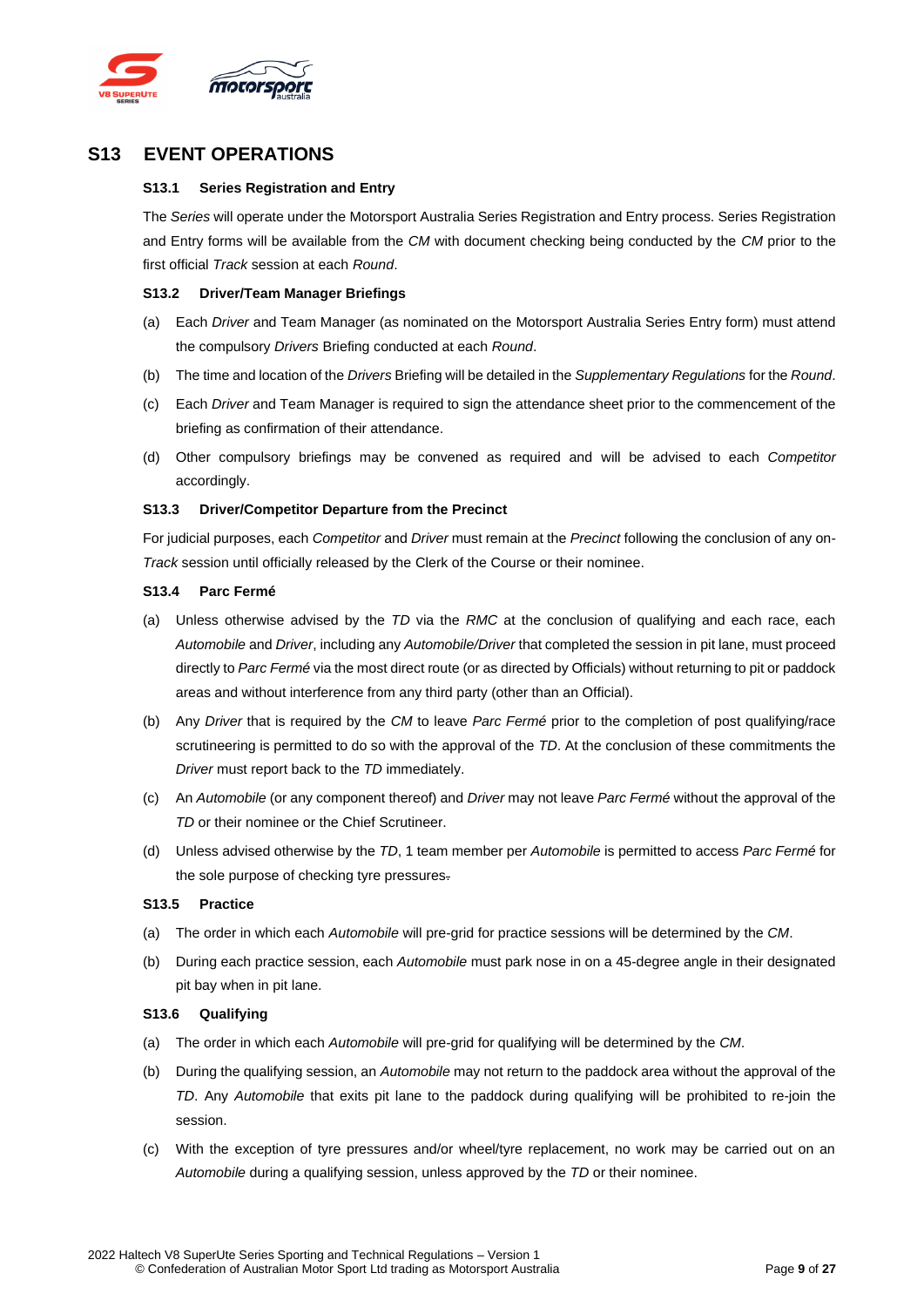

- (d) Any *Driver* that causes a red flag during a qualifying session will have their fastest lap time for that session deleted and can take no further part in the session.
- (e) During the qualifying session, each *Automobile* must park nose in on a 45-degree angle in their designated pit bay when in pit lane.

#### <span id="page-9-0"></span>**S13.7 Pit Lane**

- (a) At each *Event*, prior to entering pit lane for the first session, each crew member intending to enter pit lane must sign a Pit Lane Indemnity Form and correctly display identification as and if required by the *Organiser*.
- (b) Each *Driver* is only permitted to stop/pit in their designated pit bay in accordance with the pit bay allocation as published by the *CM* at each *Round.*
- (c) Unless otherwise directed to do so by an official, a *Driver* is prohibited to significantly slow and/or stop their *Automobile* whilst in the 'fast lane' in pit lane.
- (d) If a session is stopped (red flagged), unless otherwise directed by an Official, each *Automobile* must proceed directly to pit lane and park nose in on a 45-degree angle in its designated pit bay. Each Automobile may only leave its pit bay when the pit exit opens to recommence the session or advised otherwise by an Official.

#### <span id="page-9-1"></span>**S13.8 Removal of Automobiles from the Precinct**

Following the commencement of the first practice session at each *Round*, it is prohibited to remove any *Automobile* from the *Precinct* prior to the release of all *Automobiles* from *Parc Fermé* following the final race of that *Round* without the prior written approval of the *TD*.

#### <span id="page-9-2"></span>**S13.9 Radio Communication to/from the Automobile**

- (a) At least 1 team member per *Automobile* must be in direct radio communication with the *Driver* at all times whilst the *Driver* is in the *Automobile*. This team member must be located in pit lane within their *Automobile's* allocated pit bay area during each session.
- (b) Prior to the commencement of each *Round*, each *Competitor* must provide the *CM* with each of their *Automobile's* radio frequency.
- (c) Direct communication between competing *Automobiles* is strictly prohibited.

### <span id="page-9-3"></span>**S13.10 Race Management Channel (RMC)**

- (a) A minimum of 1 senior team member per *Automobile* must monitor *RMC* at all times from 30 minutes prior to the scheduled start of each session through until 30 minutes after the completion of each session.
- (b) Details of the *RMC* frequency will be published by the *CM* in the Pre-event Information Guide prior to each *Round*.

#### <span id="page-9-4"></span>**S13.11 Safety Car**

A Safety Car may be used in any race in accordance with the *CRSR*.

### <span id="page-9-6"></span><span id="page-9-5"></span>**S14 TYRES**

### **S14.1 General**

- (a) Each new tyre must be purchased from the approved tyre supplier (as nominated by the *CM*) and delivered to the *Competitor* by the nominated approved tyre supplier at the *Round* at which the tyre is to be used.
- (b) Each tyre must be fitted to the *Wheel* in accordance with the manufacturer's specifications. This includes directional and asymmetrical.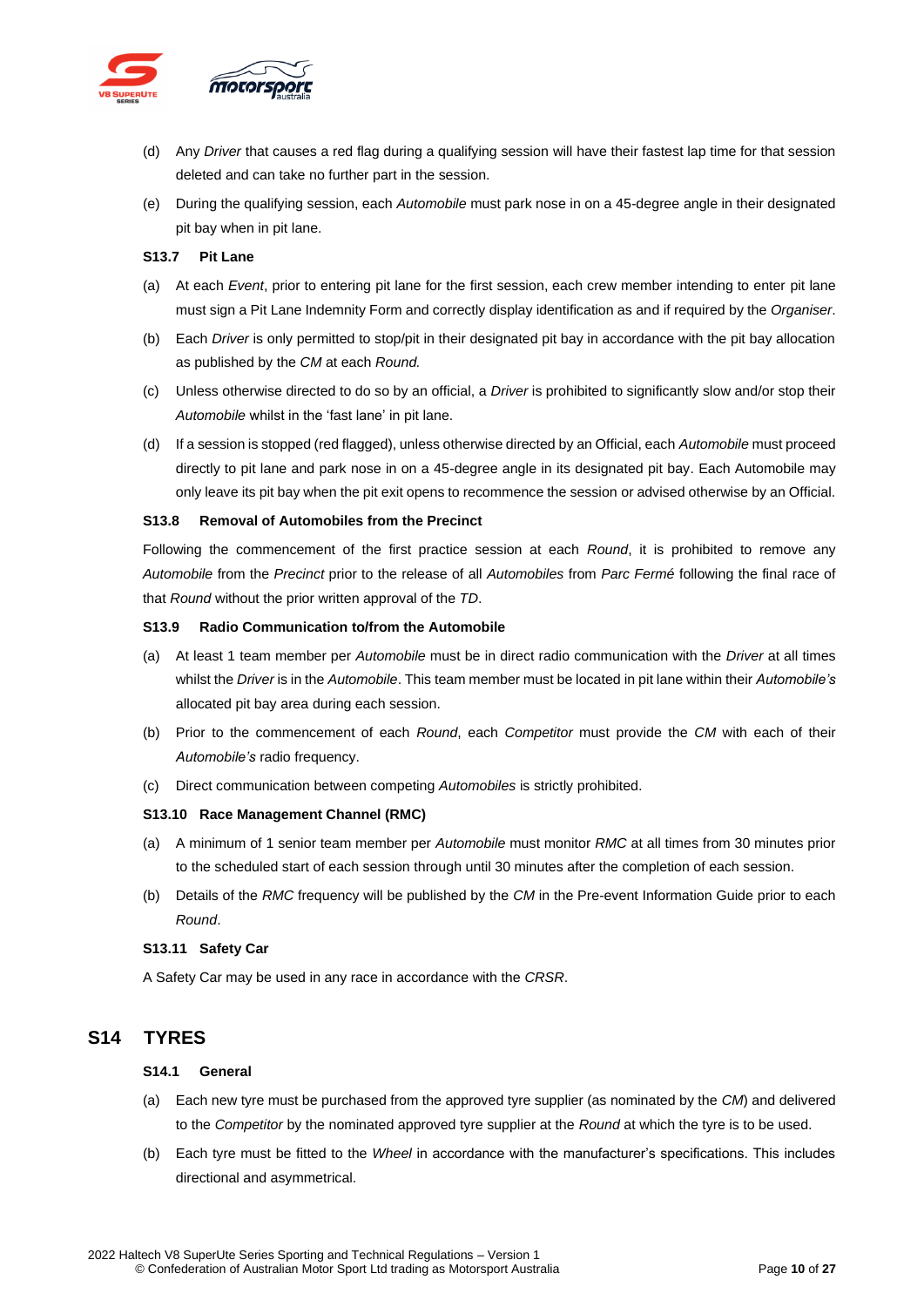

- (c) Any tyre may only be cleaned using manually operated hand-held tools such as a flat scraper. The use of any electrical or mechanically operated device is prohibited.
- (d) The use of any tyre heating, heat retention device or chemical treatment is prohibited.
- (e) The *TD* is permitted to impound any tyre between sessions.
- (f) The *TD* is the sole arbiter with regard to the interpretation and application of all tyre regulations and any decision made by the *TD* in this regard will not be the subject of any protest.

### <span id="page-10-0"></span>**S14.2 Tyre Allocation/Marking**

(a) At each *Round*, each *Automobile* is permitted to have the following number and classification of tyres marked for use in practice, qualifying and races:

|                | <b>PRACTICE</b>                                         | <b>QUALIFYING and RACES</b> |      |                         |  |
|----------------|---------------------------------------------------------|-----------------------------|------|-------------------------|--|
| <b>Round</b>   | <b>Previously</b><br><b>Used/Marked</b><br><b>Tyres</b> | <b>New Tyres</b>            |      | Maximum No. of<br>Tyres |  |
|                | Max.                                                    | Min.                        | Max. | <b>Total</b>            |  |
|                | 6                                                       | 4                           | 8    | 8                       |  |
| $\mathfrak{p}$ | հ                                                       |                             | 6    | ጸ                       |  |
| 3              | 6                                                       | 4                           | 6    | 8                       |  |
| 4              | հ                                                       | 4                           | 6    | ጸ                       |  |
| 5              | հ                                                       |                             | 6    | ጸ                       |  |
| հ              |                                                         |                             | 6    |                         |  |

- (b) The tyre allocation for Qualifying and Races applies from the commencement of Qualifying until the end of the final race for the *Round*.
- (c) Each *Competitor* must present each tyre to the *TD* for marking at the front of their respective garage/paddock bay when requested.
- (d) It is the *Competitor's* responsibility to ensure that each tyre is marked by an Official prior to receiving the tyre from the nominated approved tyre supplier and that these markings remain legible at all times.
- (e) Following the completion of qualifying and each race, it is the *Competitor's* responsibility to notify the *TD* or the *TA* of any tyre that requires re-marking during *Parc Fermé* or prior to the *Wheel* being removed from the *Automobile*. Failure to do so may result in the tyre being deemed ineligible.

#### <span id="page-10-1"></span>**S14.3 Practice**

- (a) Except for *Round* 1, during each practice session of the *Series*, each *Automobile* must be fitted with *Previously Used or Previously Marked Tyres* that were marked and used at a previous *Round*.
- (b) For the first *Round* of the *Series* in which an eligible *Automobile* competes, in addition to the requirements of Regulation S14.2(a), a maximum of 4 new tyres may be purchased from the approved tyre supplier for each *Automobile* for use during practice at that *Round* and these tyres must be delivered to the *Competitor*  by the approved tyre supplier at the *Round*.
- (c) In exceptional circumstances, should a *Competitor* not have a sufficient number of *Previously Used or Previously Marked Tyres* to comply with Regulation S14.2(a), the *TD* may approve the use of a previously unmarked tyre provided each such tyre is fitted to the *Automobile* for the full duration of each practice session for the *Round*.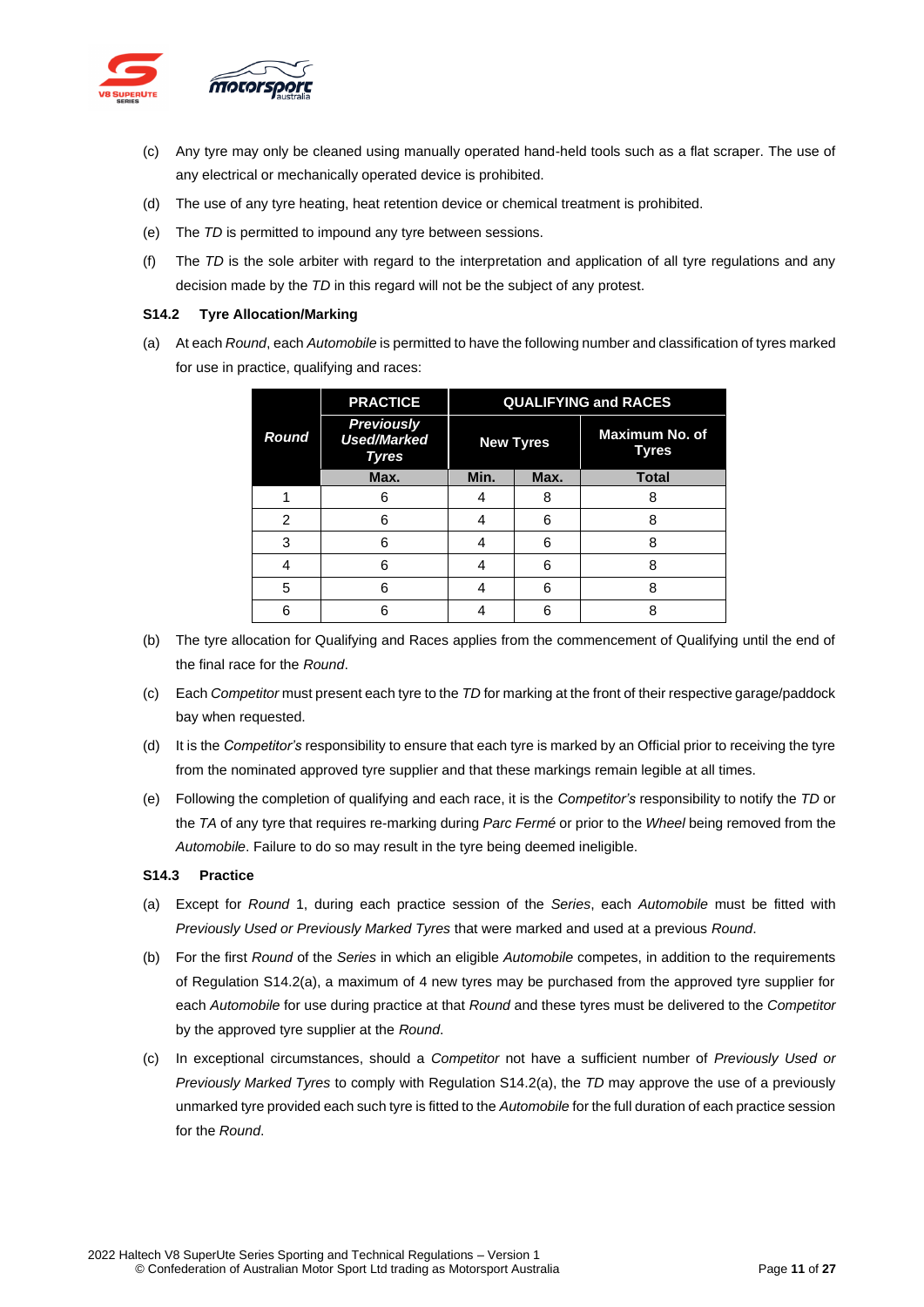

#### <span id="page-11-0"></span>**S14.4 Qualifying and Races**

- (a) Unless otherwise approved by the *TD*, once qualifying has commenced a tyre is prohibited to be removed and/or rotated on the wheel rim until after the completion of Race 1.
- (b) If a *Competitor* no longer has 4 marked tyres available for use due to damage sustained during qualifying and/or any race, with the approval of the *TD*, a *Competitor* may be permitted a *Previously Marked Tyre/s* as a replacement tyre/s provided the replacement tyre/s is of similar wear. At the completion of the session the damaged tyre/s will be impounded by the *TD*. If the *TD* approves a replacement tyre/s, the *Competitor* must start the next race from the rear of the grid.

### <span id="page-11-1"></span>**S15 FUEL**

- (a) A maximum of 60 litres of fuel is permitted to be stored in the fuel containers provided by the official fuel supplier within each *Automobile's* designated garage/marquee bay or the designated dangerous goods storage unit.
- (b) Fuel is only permitted to be dispensed into each *Automobile* using a dispensing unit as supplied by the official fuel supplier or as approved by the *CM*.
- (c) The supplied spill kit must be kept complete and located in a visible area of the garage at all times.
- (d) When refuelling an *Automobile* each *Competitor* is required to comply with the following refuelling procedure:
	- (i) At least 1 crew member must act as a fire attendant and be in possession of either one 9 kg or two 4.5 kg dry powder fire extinguisher/s.
	- (ii) With the exception of the refueller and designated fire attendant/s, no other person is permitted to be within 3 metres of the refuelling point.
	- (iii) During refuelling, a drip/catch mat or tray must be below the refuelling point of the *Automobile* which must be capable of containing any spillage.

### <span id="page-11-3"></span><span id="page-11-2"></span>**S16 AUTOMOBILE MARKINGS**

#### **S16.1 General**

In addition to the requirements detailed in Attachment B and Attachment C of these regulations, each *Automobile* must comply with the Technical Appendix - Schedule K of the *Motorsport Australia Manual*.

#### <span id="page-11-4"></span>**S16.2 Competition Numbers**

- (a) The allocation of a *Competition Number* for each *Automobile* is solely the responsibility of the *CM*.
- (b) Unless otherwise approved by the *CM*, once a *Competition Number* has been allocated to an Automobile, this *Competition Number* must remain with that *Automobile* for the entire *Series*.

#### <span id="page-11-5"></span>**S16.3 In-Car Signage**

- (a) The in-car signage board (or similar as approved by the *CM*) and *Competition Number* requirements detailed in Attachment D must be displayed within each *Automobile* as supplied by, and in the location and orientation specified, by the *CM*.
- (b) Additional in-car signage is permitted subject to the prior approval of the *CM*.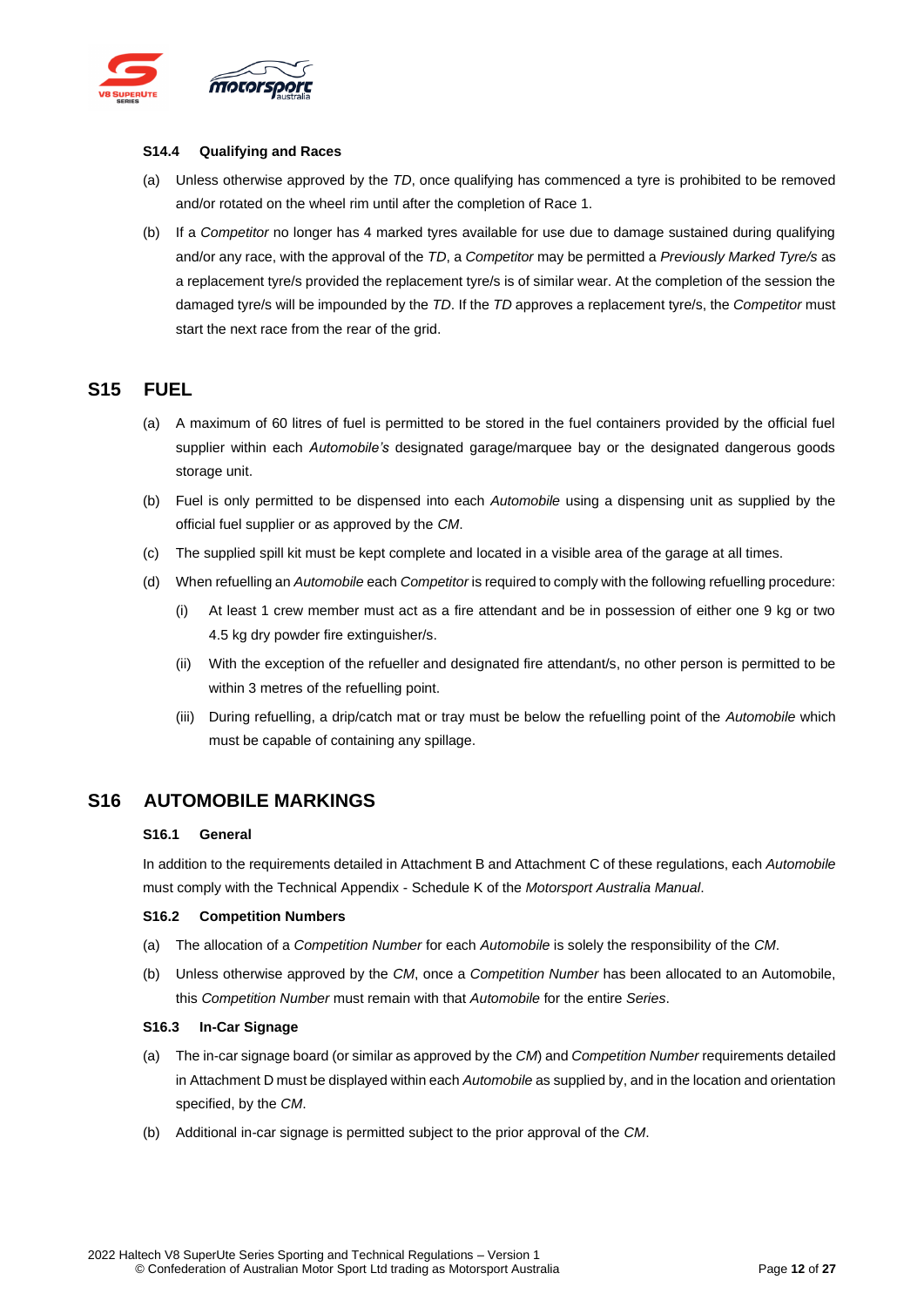

### <span id="page-12-0"></span>**S17 DRIVER'S APPAREL**

- (a) Each *Driver* must only use apparel that complies with Article 1.1 (National) of the Technical Appendix Schedule D of the *Motorsport Australia Manual*.
- (b) All signage on a race suit must comply with requirements detailed in Attachment E and Technical Appendix – Schedule D of the *Motorsport Australia Manual*.

### <span id="page-12-1"></span>**S18 BALANCE OF PERFORMANCE (***BOP***)**

- (a) Each *Automobile* must comply with all requirements of the current *BoP* document.
- (b) Any update to the *BoP* document, as approved by *Motorsport Australia*, will be advised to each *Competitor* by the *CM* and will take effect from the following *Round*.
- (c) The *CM* has the authority to review and adjust the *BoP* during a *Round* if it is deemed that a parity adjustment is required.

### <span id="page-12-2"></span>**S19 IN-CAR CAMERAS**

- (a) Each *Automobile* must be fitted with a fully operational digital video camera and recording device and any associated camera equipment to ensure the full functionality and recording capability of the camera in each practice, *Passenger Ride*, qualifying, warm up and race session at each *Round* as detailed in these regulations.
- (b) Each *Competitor* will be required to supply a camera that records in high definition on an SD card supplied by the *Competitor* for each of their *Automobiles*.
- (c) Each mounting bracket must be approved by the *TD* or Chief Scrutineer.
- (d) The camera and associated equipment must be installed in the *Automobile* with the camera pointed in a forward direction with a field of vision sufficiently wide enough to record clearly and without obstruction at all times the *Driver's* view of the *Track* ahead.
- (e) The *Competitor* will be required to ensure that the camera is switched on and functioning in the correct manner prior to the *Automobile* entering the *Track* for each practice, *Passenger Ride*, qualifying, warm up and race session at an *Event*.
- (f) Access to the camera must be provided to any Series Personnel (refer Article S2.1) at any time upon request.
- (g) Each *Competitor* must have a spare SD card available for each of their *Automobiles* for instances where the original SD card may be required for judicial purposes.
- (h) No person other than Series Personnel will have access to the camera other than to remove or replace the SD card.
- (i) Each *Competitor* is permitted access to the video images recorded by the camera, however, the footage is strictly for private internal purposes, that is, it cannot be sold, licensed, broadcast, published, commercially exploited or otherwise publicly displayed or distributed including in any case via the internet.
- (j) When requested, a *Competitor* must immediately provide the SD card to any Series Personnel.
- (k) At all times the images recorded remain the property of the *CM*.
- (l) Each SD card must have the *Automobile's Competition Number* clearly marked on the card.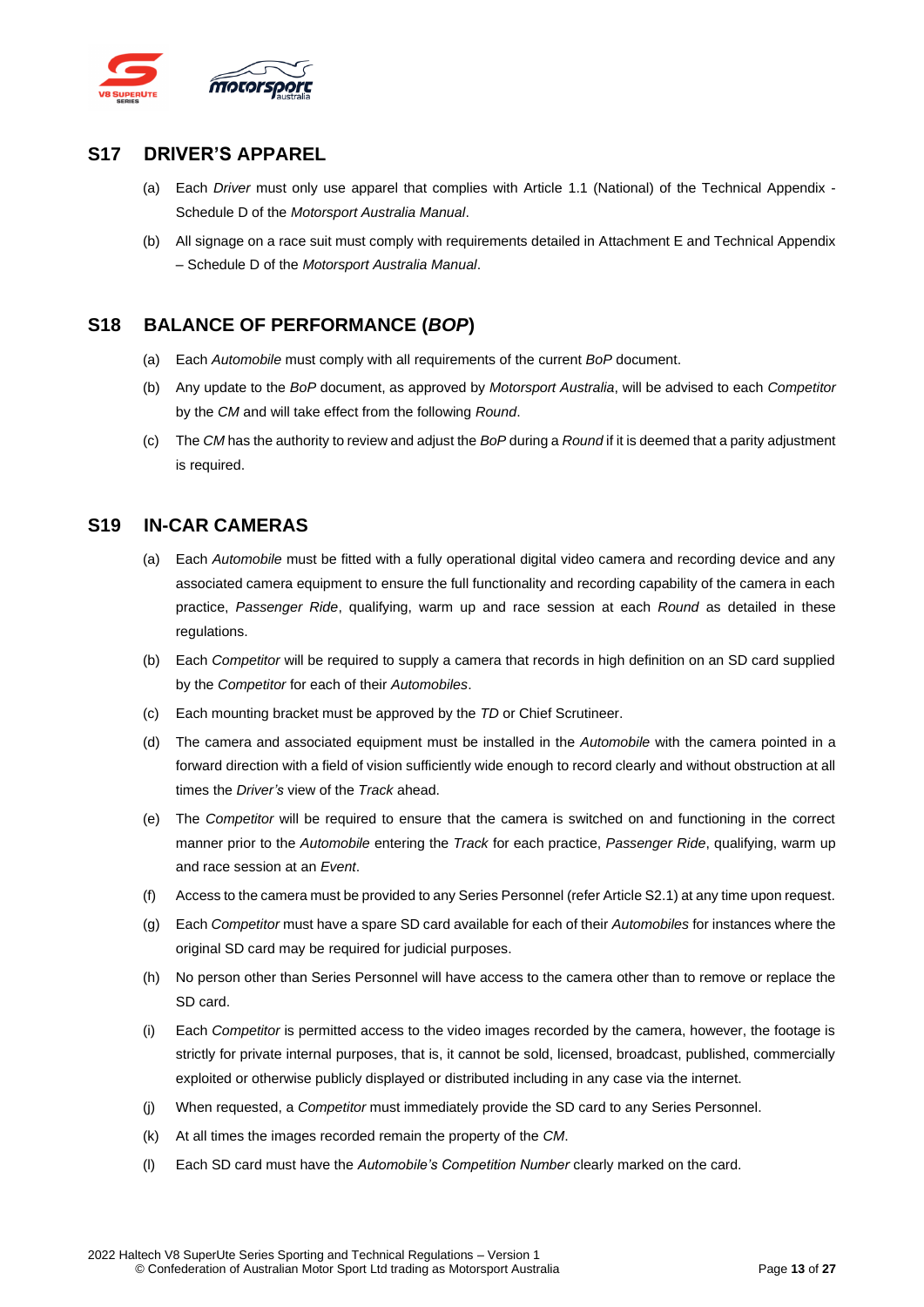

- (m) Each SD card must remain in the camera for 30 minutes after a session has concluded unless any Series Personnel have requested it.
- (n) No footage is to be deleted from the SD card during the *Round* without the written permission of the *CM*, the Clerk of the Course or their nominee.
- (o) In addition to the in-car camera unit detailed in these regulations, the *CM* reserves the right for V8 Supercars TV to fit a Globe Cam unit or similar to any *Automobile*.
- (p) Unless otherwise approved in writing by the *CM*, the fitment and/or use of any other camera unit or recording device on an *Automobile* is prohibited.

### <span id="page-13-0"></span>**S20 TESTING RESTRICTIONS**

- (a) Unless otherwise approved by the *CM*, the following is prohibited to be driven on any *Circuit* that is hosting a *Round* of the *Series* for 7 days prior to the commencement of that *Round*:
	- (i) Any *Automobile* associated with the *Series*;
	- (ii) Any *Driver* associated with the *Series* driving a utility vehicle of any description.
- (b) The *CM* will be the sole arbiter as to whether an *Automobile* or *Driver* is associated with the *Series*.

### <span id="page-13-1"></span>**S21 PASSENGER RIDES**

- (a) Any *Passenger Ride* must only be conducted in full compliance with the relevant provisions of the Motorsport Australia Motor Sport Passenger Ride Activity Policy.
- (b) With the exception of any guests of the *CM*, each *Passenger* who participates in a *Passenger Ride* must be a bona-fide guest or team sponsor. Any team member or technical consultant/supplier is prohibited to participate in any *Passenger Ride* session.
- (c) The *CM* will be the sole arbiter as to whether any *Automobile*, *Driver* or *Passenger* is permitted to participate in any *Passenger Ride* session and the decision of the *CM* in this regard will not be the subject of any appeal or protest.
- (d) At least 1 team member per *Automobile* must be located in pit lane and in direct radio communication with the *Driver* at all times during a *Passenger Ride* session.
- (e) A minimum of 1 senior team member for each participating *Automobile* must monitor *RMC* at all times during *Passenger Ride* sessions.

### <span id="page-13-2"></span>**S22 COMPETITOR CONDUCT**

- (a) It is the *Competitor's* responsibility to ensure the *Driver* and each associated team member conducts themselves in a respectable manner at all times.
- (b) Failure to do so may result in the *Competitor*, *Driver* and/or team member being referred to the Stewards for bringing the category into disrepute.
- (c) At all times each *Competitor*, *Driver* and associated team member are required to abide by the CM and V8 Supercars Commercial Guidelines, Supercars Brand Guidelines and Social Media Guidelines/Policy as published by the *CM* and/or *Motorsport Australia*.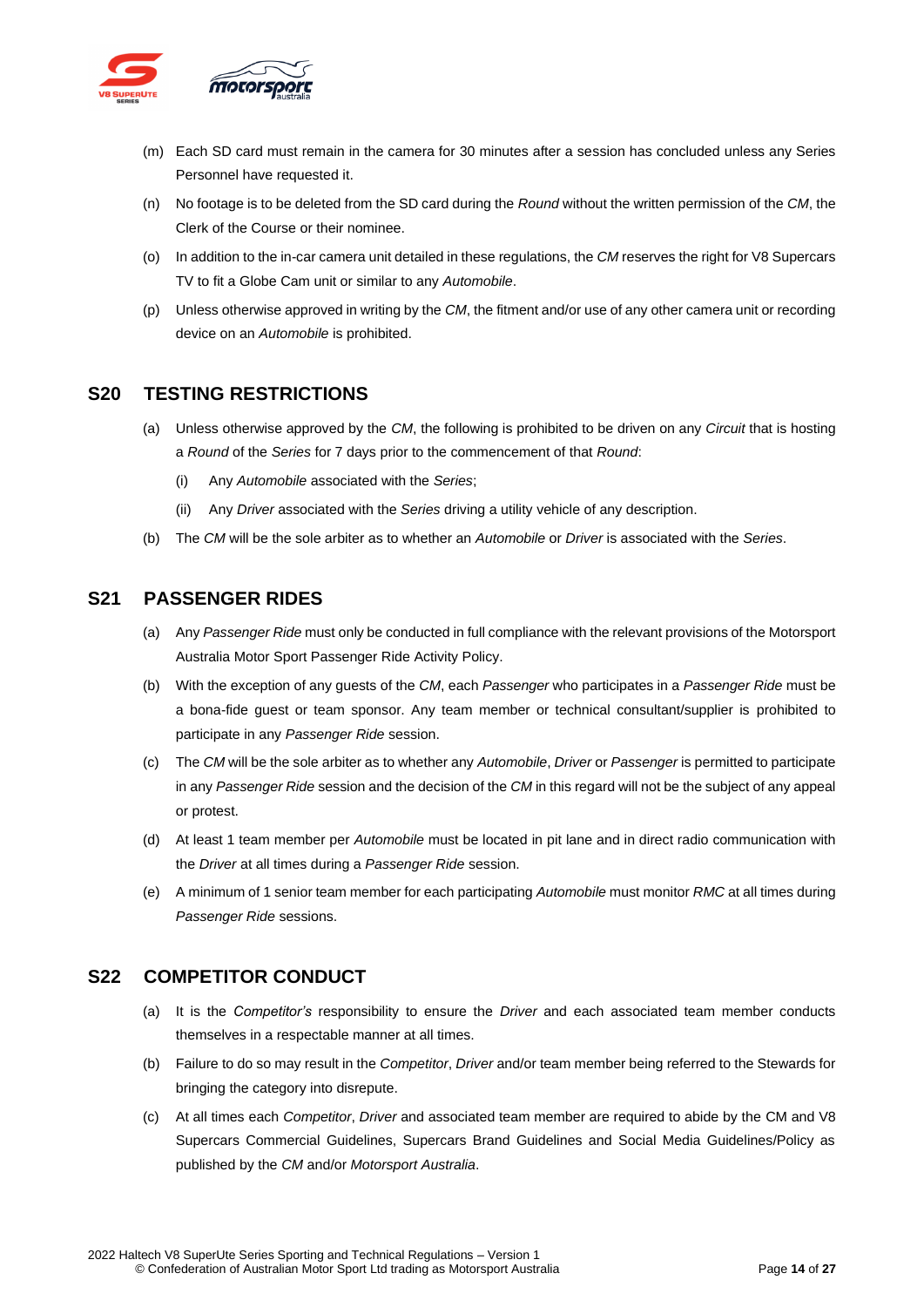

# **ATTACHMENT A DEFINITIONS**

<span id="page-14-1"></span><span id="page-14-0"></span>

| <b>Automobile</b>                 | A utility vehicle that is log booked for Competition by Motorsport Australia and is<br>registered for Competition with the CM.                                                                                                                                          |
|-----------------------------------|-------------------------------------------------------------------------------------------------------------------------------------------------------------------------------------------------------------------------------------------------------------------------|
| BoP                               | Balance of Performance document which details each parameter that may be<br>adjusted on a Round by Round basis in order to maintain parity between each<br>eligible model Automobile.                                                                                   |
| CA                                | The Category Administrator for the Series as appointed by the CM.                                                                                                                                                                                                       |
| CМ                                | The Category Manager of the Series as appointed by Motorsport Australia.                                                                                                                                                                                                |
| <b>Competition Number</b>         | The number used to identify each Automobile and as displayed on the Automobile<br>in accordance with the Technical Appendix - Schedule K of the Motorsport Australia<br>Manual.                                                                                         |
| <b>Control Component</b>          | A component that is specified for the Series and supplied by a Control Component<br>Supplier as detailed in the Motorsport Australia Recognition Documents. The<br>fitment and/or use of each Control Component is mandatory.                                           |
| <b>Control Component Supplier</b> | The manufacturer and/or supplier of a Control Component.                                                                                                                                                                                                                |
| <b>CRSR</b>                       | Circuit Race Standing Regulations as promulgated by Motorsport Australia.                                                                                                                                                                                               |
| <b>Driver</b>                     | A person holding a Licence acceptable to Motorsport Australia and entered to drive<br>an Automobile in a Round.                                                                                                                                                         |
| DSA                               | The Driving Standards Advisor for the Series appointed by Motorsport Australia.                                                                                                                                                                                         |
| <b>Passenger Ride</b>             | An activity in which a Passenger is carried in an Automobile in accordance with the<br>Motorsport Australia MSPRA policy.                                                                                                                                               |
| <b>Precinct</b>                   | The area within the perimeter of the Event venue.                                                                                                                                                                                                                       |
| <b>Previously Marked Tyre</b>     | A tyre that has been officially marked/approved by the TD or their nominee for<br>use on an Automobile with the corresponding Competition Number, at a Round.                                                                                                           |
| <b>Previously Used Tyre</b>       | A tyre that has a tread depth of less than 4.5 mm measured in the middle of the<br>tread face.                                                                                                                                                                          |
| <b>Recognition Documents</b>      | A series of documents consisting of the main Recognition Document, Variant<br>Option document, Supplier List and Technical Service Bulletins as promulgated by<br>Motorsport Australia, which detail the technical specifications of each eligible model<br>Automobile. |
| <b>RMC</b>                        | Race Management Channel                                                                                                                                                                                                                                                 |
| <b>Round</b>                      | A round of the Series.                                                                                                                                                                                                                                                  |
| <b>Series</b>                     | The 2022 Haltech V8 SuperUte Series.                                                                                                                                                                                                                                    |
| TA                                | The Technical Advisor for the Series as appointed by the CM.                                                                                                                                                                                                            |
| TD                                | The Technical Delegate for the Series as appointed by Motorsport Australia.                                                                                                                                                                                             |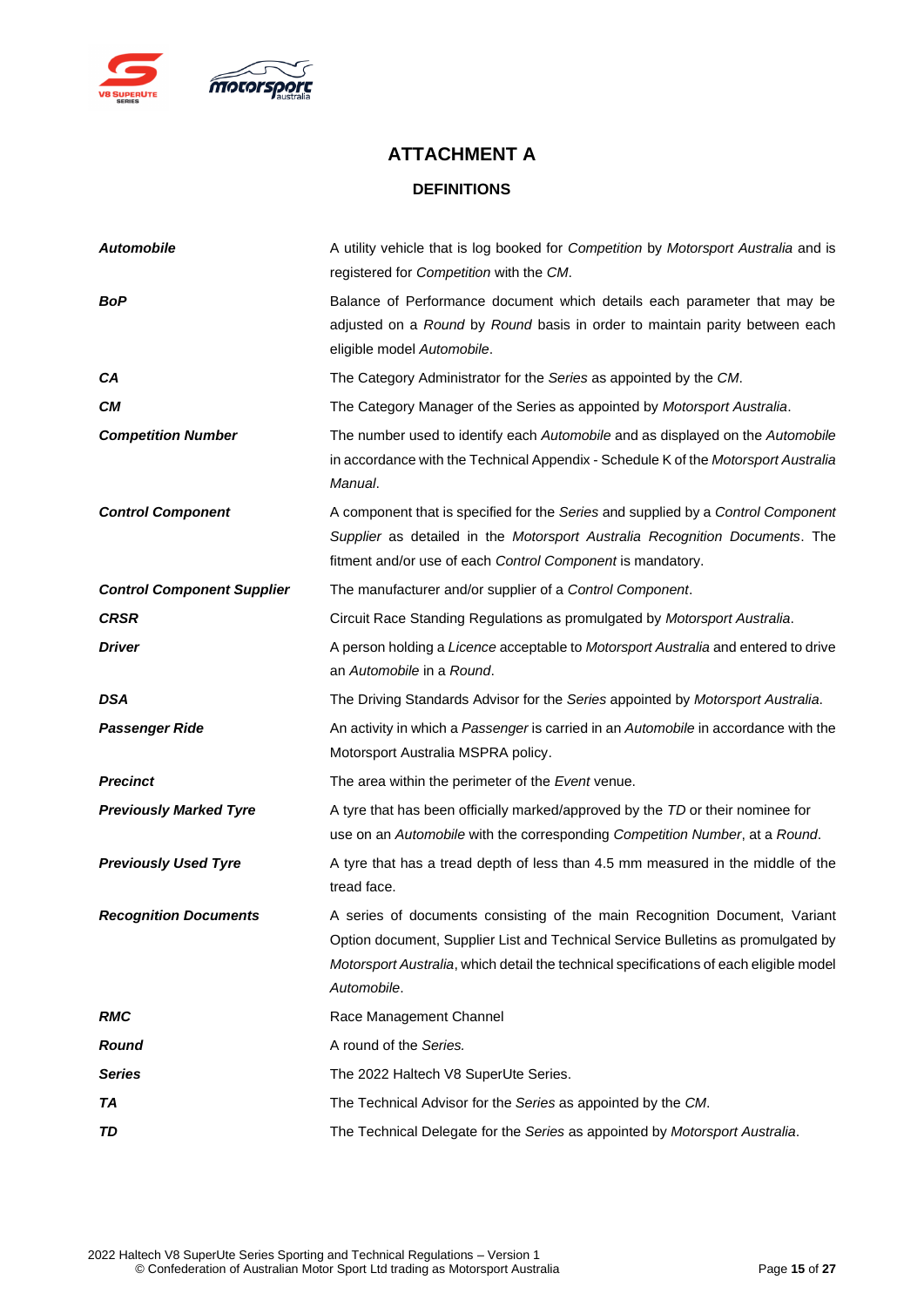

### **ATTACHMENT B**

### **MARKINGS ON AUTOMOBILES**

<span id="page-15-1"></span><span id="page-15-0"></span>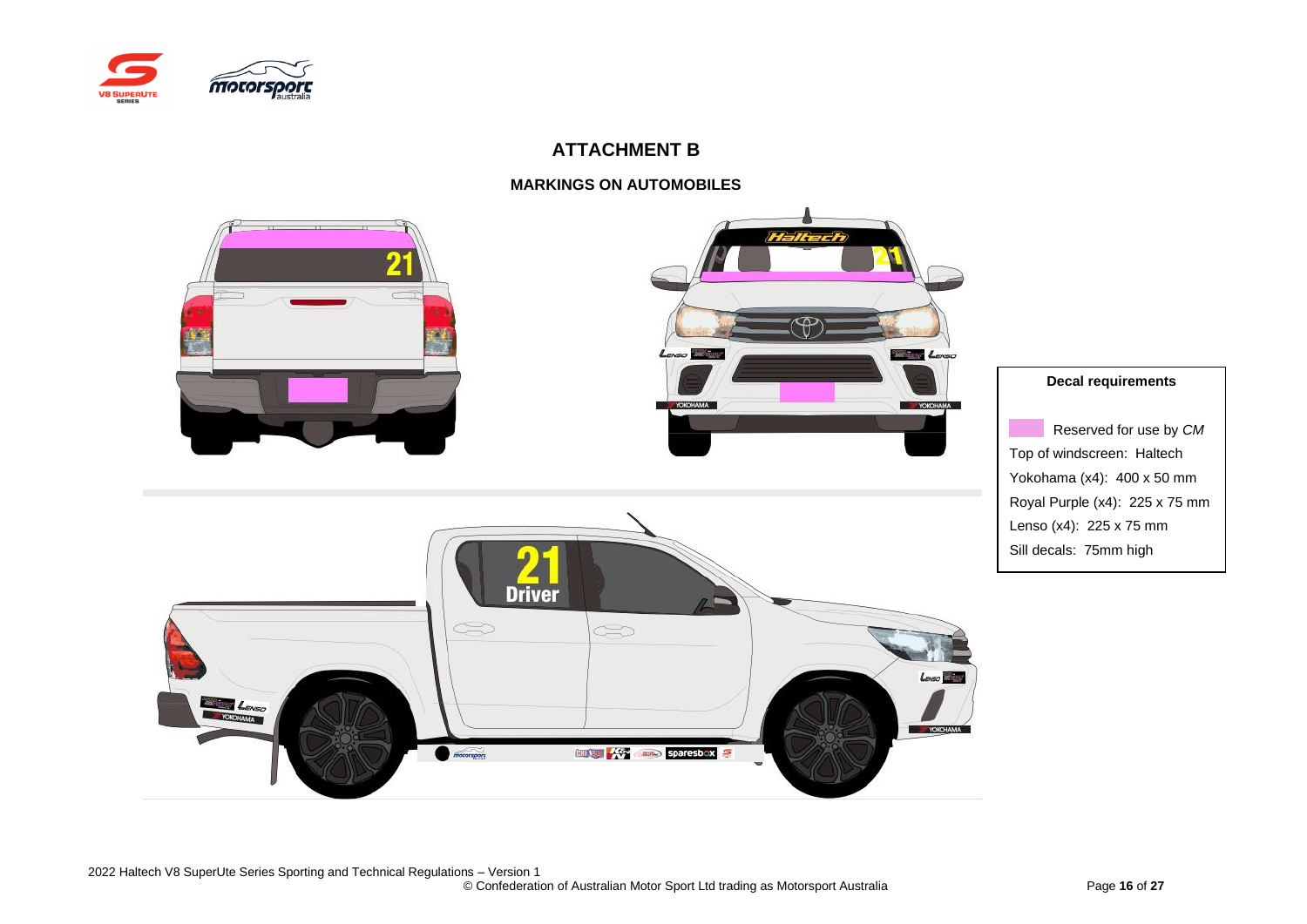

### **ATTACHMENT C**

### **MARKINGS ON AUTOMOBILES – SIDE WINDOWS**



Competition Number must be Dayglo Yellow and Helvetica Bold Condensed. Competition Number must be located within the area dimensions below.



<span id="page-16-1"></span><span id="page-16-0"></span>

**Drivers Surname:** 100mm High, White Helvetica Bold Condensed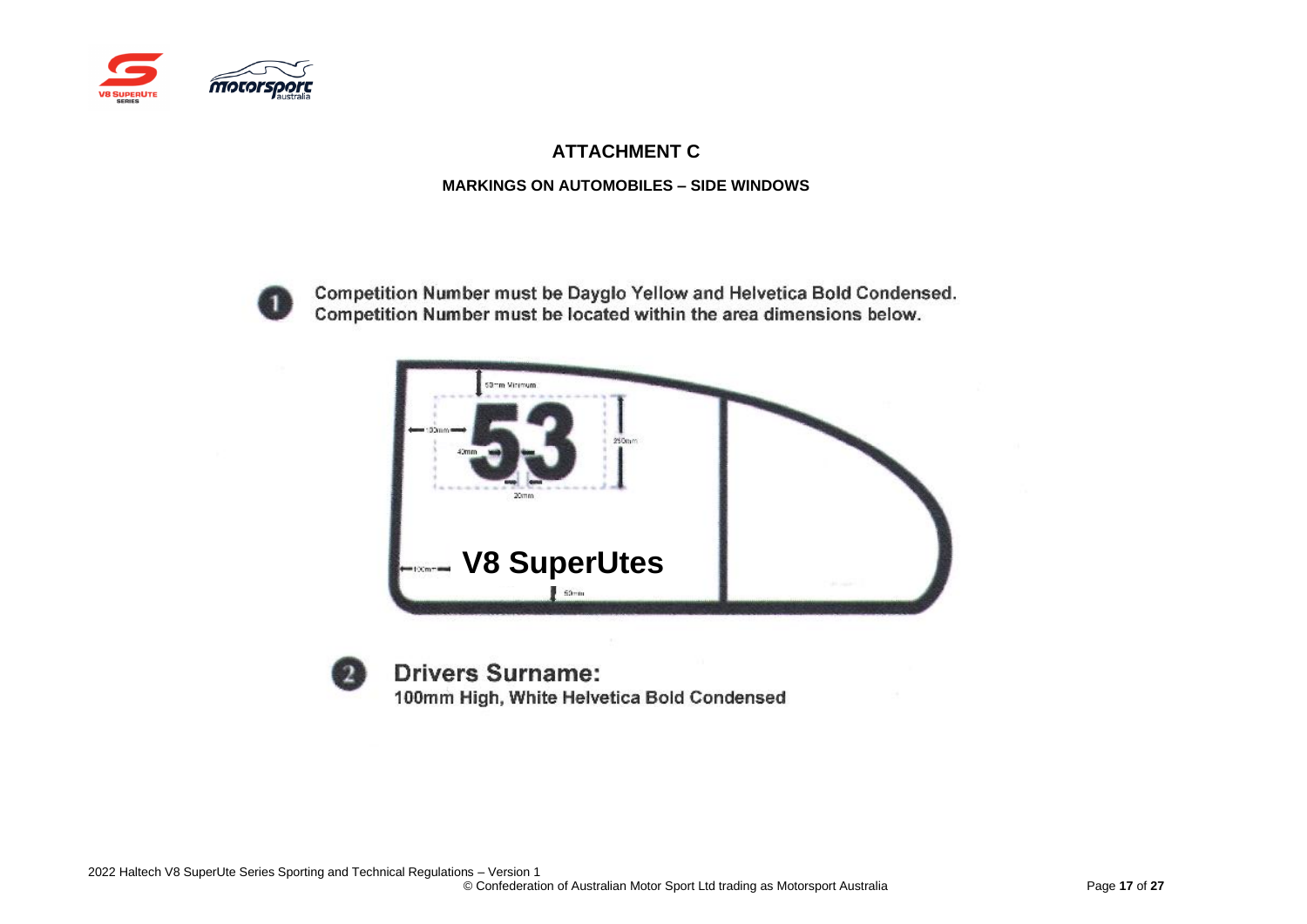

### **ATTACHMENT D**

**IN CAR SIGNAGE**

<span id="page-17-1"></span><span id="page-17-0"></span>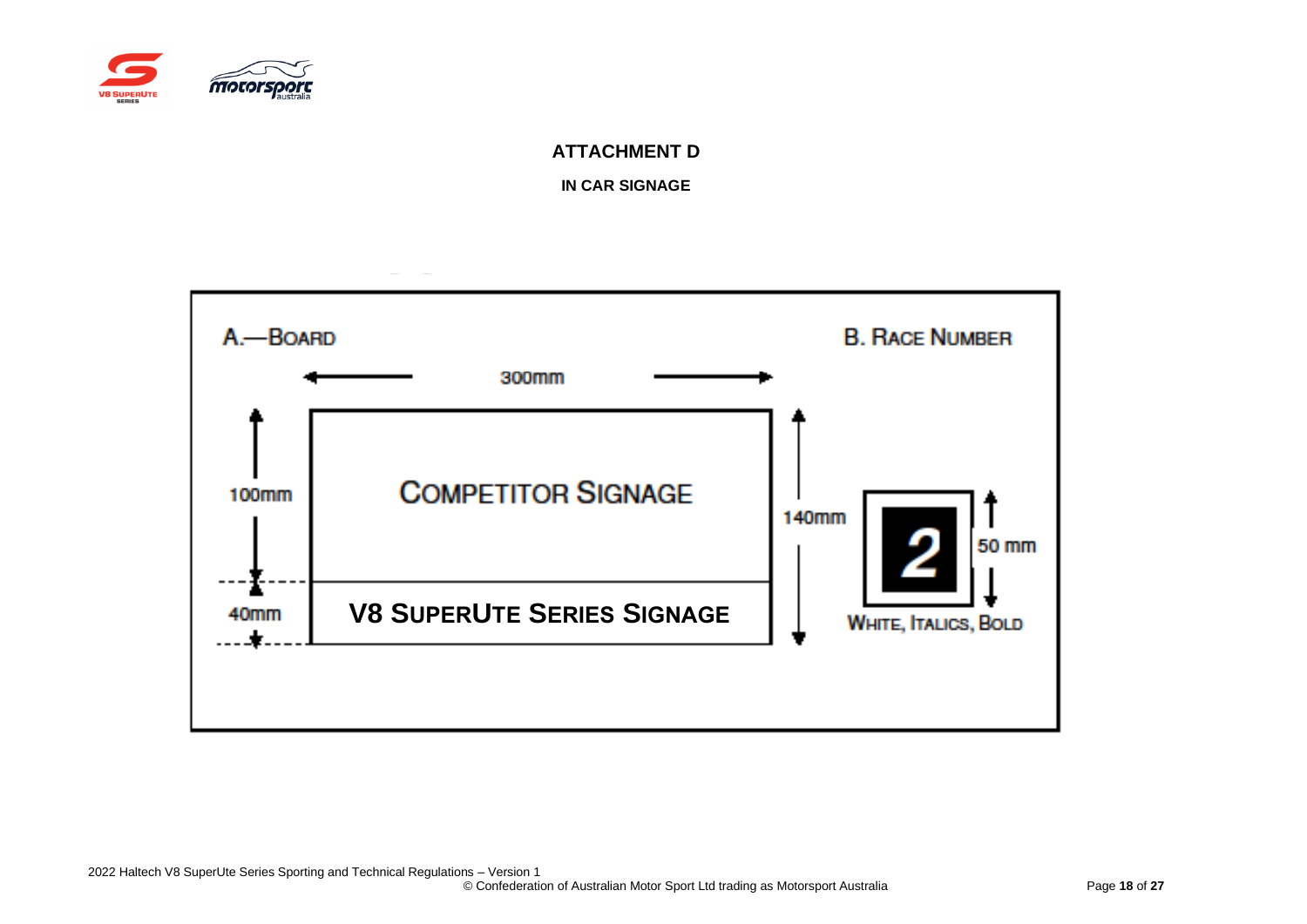<span id="page-18-0"></span>

### **ATTACHMENT E**

### **APPAREL SIGNAGE**

<span id="page-18-1"></span>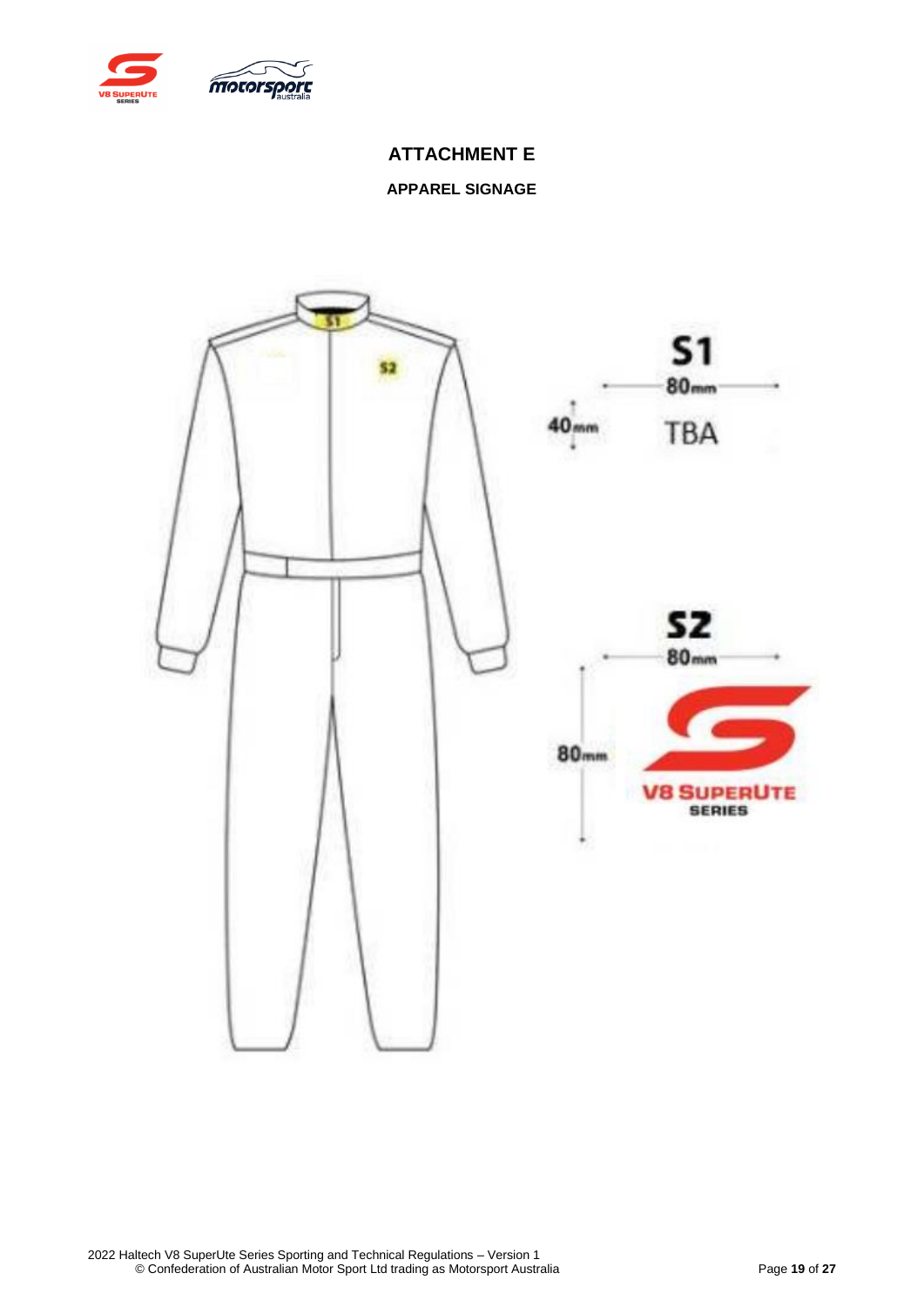

# **2022 Haltech V8 SuperUte Series**

# Technical Regulations

### <span id="page-19-0"></span>**T1 PREAMBLE**

- (a) In addition to these regulations, each *Automobile* must comply with the requirements of the Technical Appendix to the *NCR*. If at any time the two documents conflict, these regulations will take precedence.
- (b) The *CM* reserves the right to make changes to these regulations at any time, subject to the prior approval of *Motorsport Australia*, in the interests of safety, fairness, and cost containment and to maintain parity between the eligible model *Automobiles*.

### <span id="page-19-2"></span><span id="page-19-1"></span>**T2 ELIGIBILITY**

### **T2.1 Homologation Requirements**

- (a) Unless otherwise detailed in these regulations or specified in the relevant *Motorsport Australia Recognition Documents,* each *Automobile* must remain identical in all respects to the specific production model on which it is based and as supplied by the *Automobile* manufacturer.
- (b) Any aspect relating to the construction, modification and/or preparation of an *Automobile* that is not specifically authorised in these regulations or the relevant *Motorsport Australia Recognition Documents* is prohibited.
- (c) At any time during a *Round*, at the request of the *TD*, the Stewards may issue an *Automobile* with a minor ineligibility in accordance with the *NCR*.

### <span id="page-19-3"></span>**T2.2 Eligible Automobiles**

Only an approved *Automobile*, built in accordance with the relevant *Motorsport Australia Recognition Documents* and to the satisfaction of the *TA*, is eligible to compete in the *Series*.

### <span id="page-19-4"></span>**T2.3 Minimum Racing Weight**

- (a) Each *Automobile* must comply with the minimum *Racing Weight* as specified in the current *BoP* document.
- (b) *Ballast* must be securely fitted to the *Automobile* and to the satisfaction of the *TA*.

### <span id="page-19-5"></span>**T2.4 Control Components**

Unless stated otherwise in these regulations, each *Control Component* is only permitted to be purchased from and supplied by the category approved *Control Component Supplier* as detailed in the relevant *Motorsport Australia Recognition Documents*.

### <span id="page-19-6"></span>**T2.5 Control Component Sealing**

- (a) It is the *Competitor's* responsibility to ensure that each *Control Component* that is required to be sealed is done so in accordance with the relevant *Motorsport Australia Recognition Documents*.
- (b) Unless otherwise approved in writing by the *TD* or *TA*, each sealed *Control Component* must remain sealed for the duration of the *Series*.
- (c) Unless otherwise approved in writing by the *TD* or *TA*, each *Control Component Seal* is only permitted to be removed by the nominated *Control Component Supplier* as detailed in the *Motorsport Australia Recognition Documents*.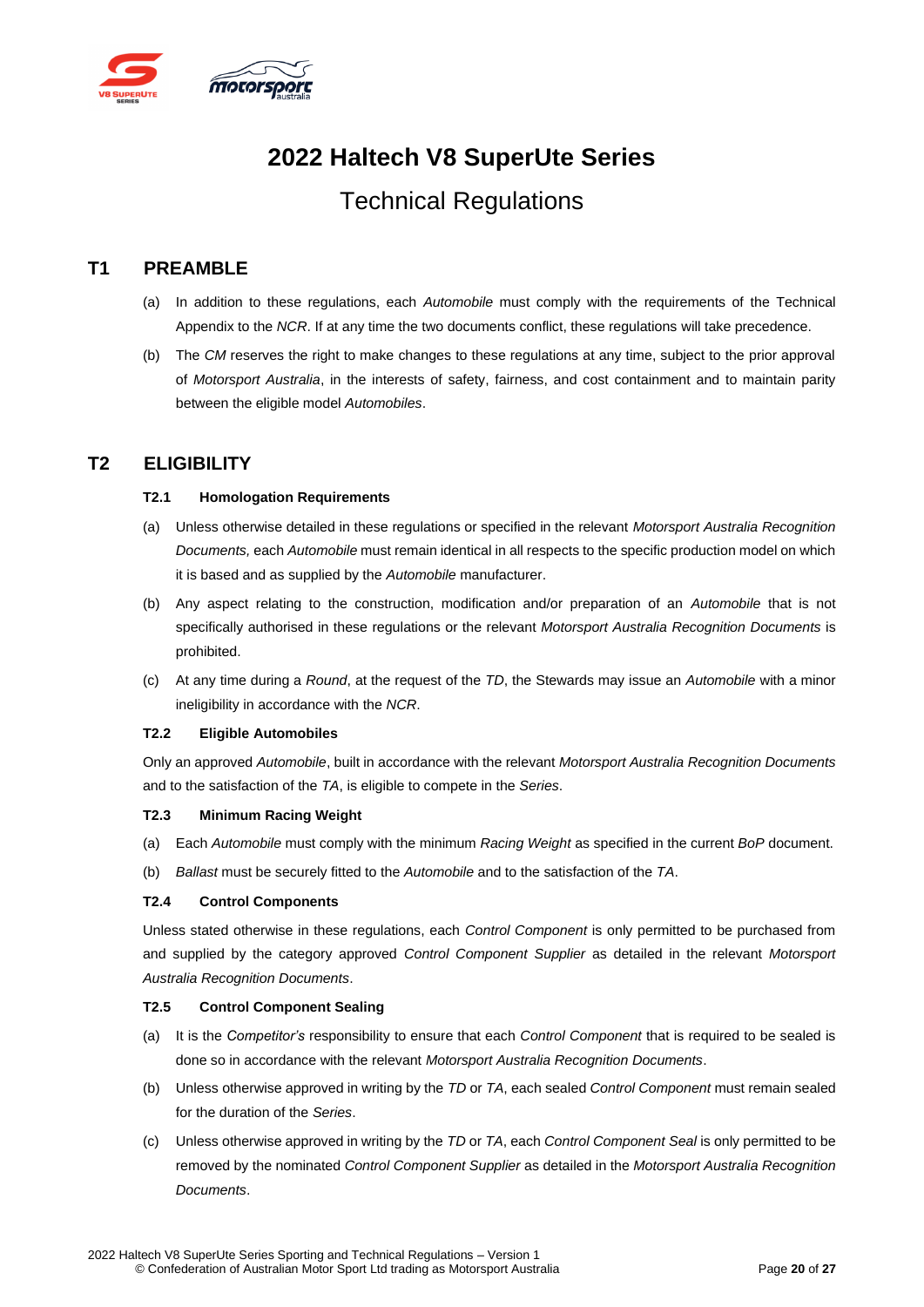

- (d) Where approval is given for a *Seal* to be removed by someone other than the nominated *Control Component Supplier*, only the *TD* or their nominee is permitted to re-seal the component.
- (e) Where approval is given for an engine *Seal* to be removed by someone other than the control engine builder, the engine *Seal/s* may only be removed and re-sealed once before the engine must be returned to the control engine builder for inspection and re-sealing.
- (f) Where a sealed component is deemed to be ineligible by the Stewards, the Stewards may impose a penalty of *Disqualification* of the *Automobile* from the results of all previous *Rounds* of the *Series* in which the sealed component was identified as having been fitted on that *Automobile*.

### <span id="page-20-1"></span><span id="page-20-0"></span>**T3 CHASSIS**

### **T3.1 Safety Cages**

- (a) No change or addition is permitted to be made to the safety cage design detailed in the relevant *Motorsport Australia Recognition Documents*.
- (b) Prior to any work commencing, it is the *Competitor's* responsibility to advise the *TA* if a safety cage needs replacing, or an *Automobile* needs re-shelling (which will be treated as a new *Automobile*).

### <span id="page-20-3"></span><span id="page-20-2"></span>**T4 ENGINE**

### **T4.1 General**

- (a) Each engine and any of its component parts must remain identical in all respects to the original production engine, as supplied by the *Automobile* manufacturer and modified by the category engine builder as detailed in the relevant *Motorsport Australia Recognition Documents*.
- (b) Any plastic shrouding located in the engine bay, the sole purpose of which is aesthetic, may be removed.

### <span id="page-20-4"></span>**T4.2 Replacement Engine**

(a) Unless otherwise approved in writing by the *TD* or *TA*, an engine may only be replaced with a new replacement engine that has been purchased from the relevant manufacturer and dynamometer tested and sealed by the category engine supplier, as detailed in the relevant *Motorsport Australia Recognition Documents*.

### <span id="page-20-5"></span>**T4.3 Electronic Engine Control Unit (ECU)**

- (a) With the exception of any software or firmware owned and installed exclusively by the *CM*, the ECU and all associated wiring must remain unmodified unless otherwise approved in writing by the *TD* or *TA*.
- (b) Each sensor input and output to the ECU must be connected and operational at all times.
- (c) The ownership of the ECU and all software and firmware (i.e. engine maps and other programs) contained in the ECU remains that of the *CM*, and subsequently will only be accessed or modified by the *TA* or their nominee. Each ECU is to be returned to the *CM* at the completion of the final *Round* of the *Series*.
- (d) The TA reserves the right to randomly re-allocate the ECU of any *Automobile* at any time.

### <span id="page-20-6"></span>**T4.4 Cooling System**

- (a) Cooling system components are free.
- (b) Subject to the prior approval of the *TD*, the fitment of a protective screen mounted in front of the radiator is permitted.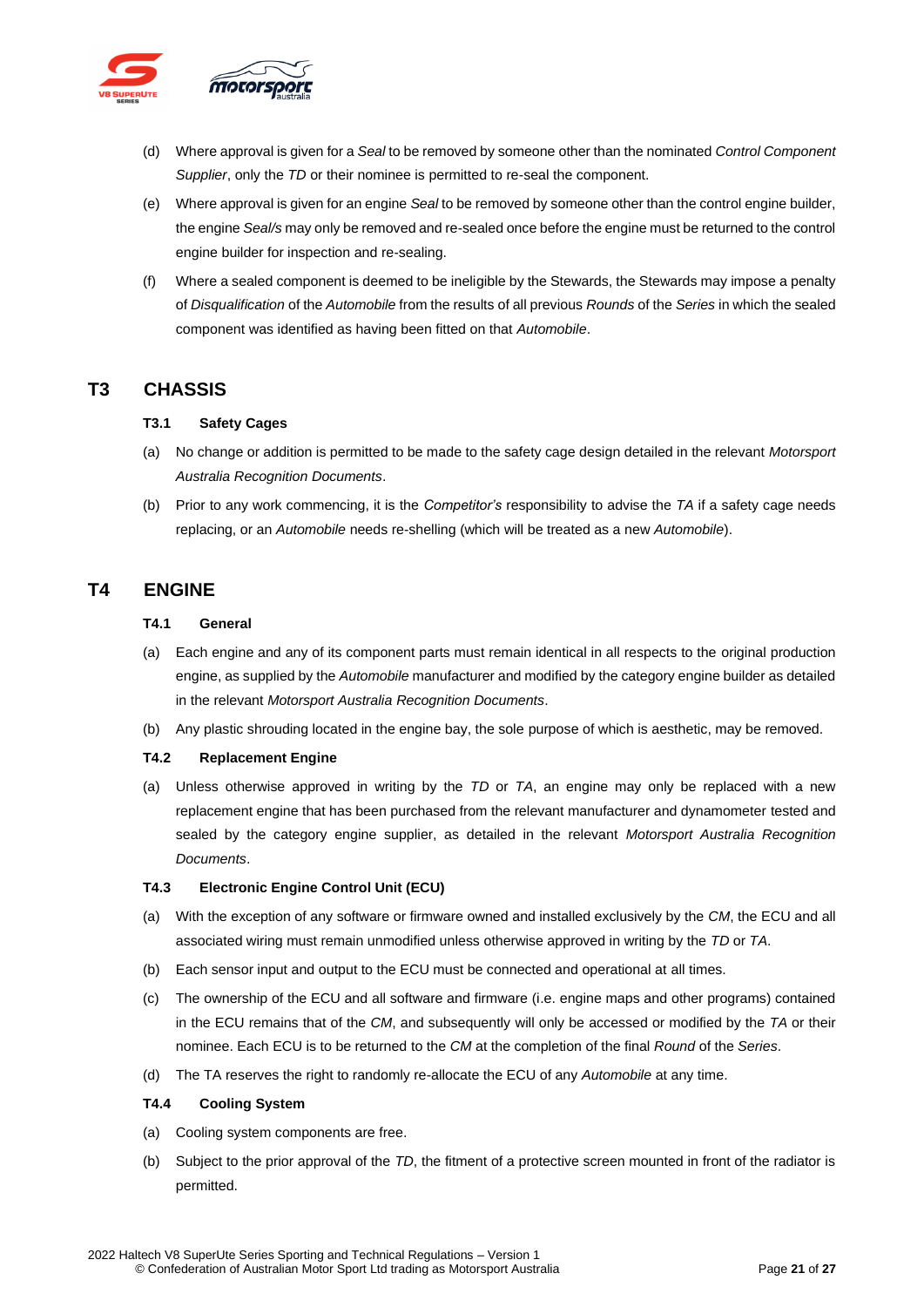

- (c) The thermostat is free.
- (d) Subject to the approval of the *TD* and provided that it remains within the perimeter of the *Coachwork* when viewed from the front and above and that no *Bodywork* alteration is made, radiator ducting for the sole purpose of directing cooling air to the radiator is free. Such ducting is prohibited to be used to direct cooling air or cool the air for the induction system.
- (e) The removal of any heater hose is permitted.

### <span id="page-21-1"></span><span id="page-21-0"></span>**T5 SUSPENSION**

### **T5.1 Camber**

The maximum negative camber permitted for each front wheel is as specified in the *BoP* document.

#### <span id="page-21-2"></span>**T5.2 Rear Ride Height**

The minimum rear ride height is 327 mm.

When measuring the *Automobile's* ride height, each tyre must be at a pressure of no more than 32 psi, and if less than that pressure, may be increased to that pressure.

#### <span id="page-21-3"></span>**T5.3 Rear Drop Links**

The minimum drop link length is 168 mm +/-1 mm.

The maximum drop link length is 180 mm +/-1 mm.

Only position A for the drop link attachment to rocker is permitted (Soft)



*Rear Drop Link Locations*

### <span id="page-21-4"></span>**T5.4 Rear Dampers**

Positions 1 (hard) and 2 (Soft) are the only damper attachment positions permitted to be used.

### <span id="page-21-5"></span>**T5.5 Rear Trailing Arms**

The minimum trailing arm length is 715 mm.

The maximum trailing arm length is 725 mm.

### <span id="page-21-6"></span>**T6 WHEELS**

(a) During each *Round*, each *Automobile* must only use the following *Wheel*:

| Manufacturer: | Lenso             |
|---------------|-------------------|
| Model:        | <b>TDR Racing</b> |
| Size:         | 18 x 9.5          |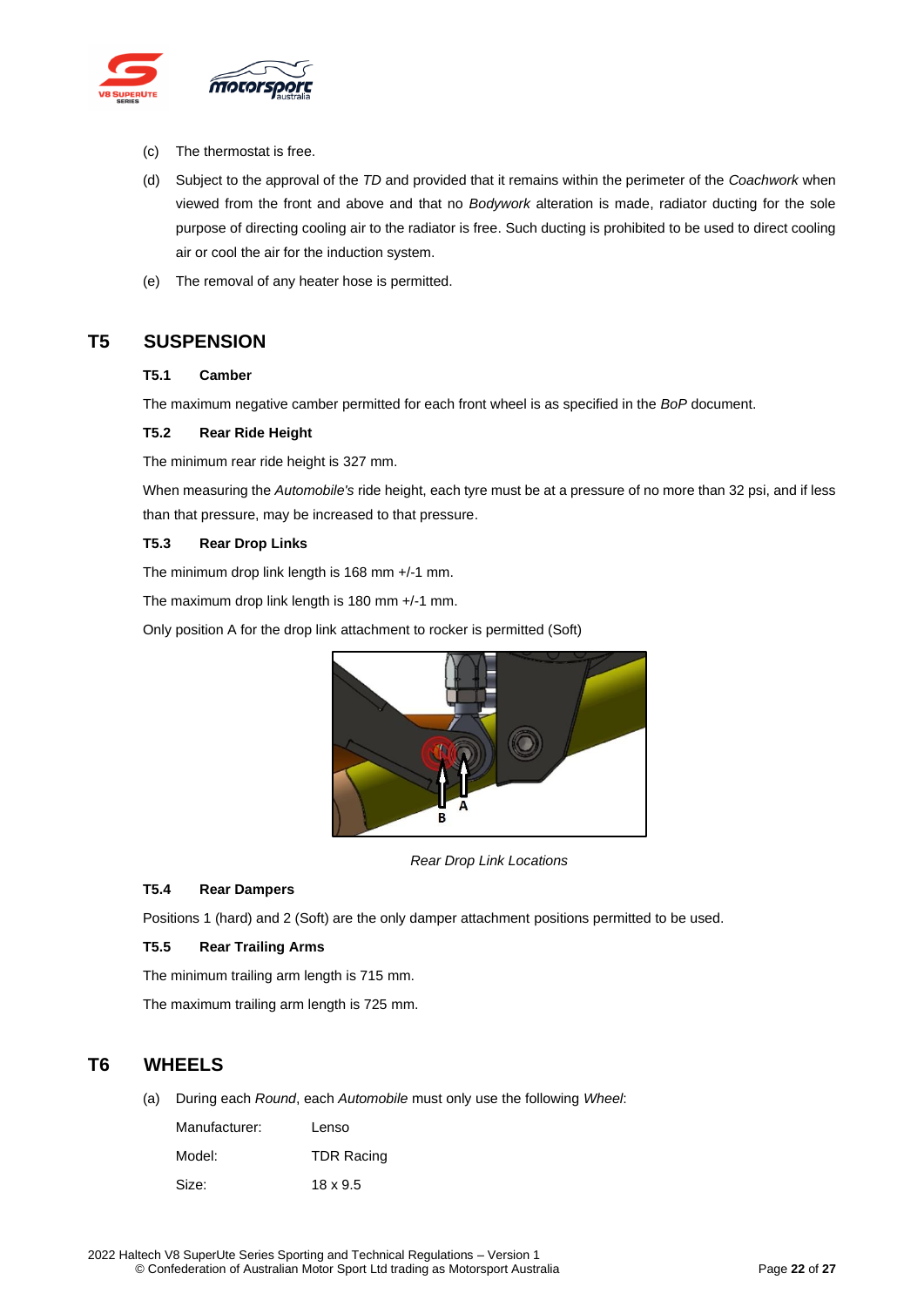

- (b) Any device, system, procedure, construction or design the purpose and/or effect of which allows the *Wheel* nuts/studs to remain in place as the *Wheel* is lifted onto or off the *Automobile* is prohibited.
- (c) Each wheel nut must be made from a ferrous material and be open-ended.

### <span id="page-22-0"></span>**T7 TYRES**

(a) During each *Round*, each *Automobile* must only use the following tyres:

| Manufacturer: | Yokohama   |
|---------------|------------|
| Model:        | AO50       |
| Size:         | 255/40/R18 |

- (b) With the exception of wear resulting from normal usage, each tyre must remain unmodified and respect the manufacturer's recommendations.
- (c) Any tyre that is worn below any of the tread depth indicators located across the tread face, will be prohibited to be used.

### <span id="page-22-1"></span>**T8 FUEL**

- (a) Only fuel as supplied and dispensed by the official fuel supplier is permitted to be used.
- (b) With the exception of ambient atmospheric air and the specified control fuel, no other substance may be added to the intake charge of the engine.

### <span id="page-22-3"></span><span id="page-22-2"></span>**T9 ELECTRICAL**

#### **T9.1 Electrical Safety Equipment**

- (a) Each *Automobile* must be fitted with a rearward facing red rain light as detailed in the Technical Appendix Schedule C of the *Motorsport Australia Manual*.
- (b) The rain light must be switched on whenever the *Automobile* is being driven on a wet *Track* or as otherwise directed by the Clerk of the Course or their nominee.
- (c) The *TD* will be the final arbiter in regard to the suitability of the rain light.

### <span id="page-22-4"></span>**T9.2 Data**

- (a) Unless otherwise approved in writing by the *CM*, only the following data storage devices are permitted to be used:
	- (i) The Electronic Engine Control Unit (ECU) in accordance with Regulation T4.3;
	- (ii) The In-Car Camera in accordance with Regulation T9.3, and;
	- (iii) 1 x MoTeC C125 and 1 x Haltech Dash.
- (b) Each data storage device must be installed in accordance with all instructions provided by the *TA*, remain as supplied by the manufacturer and must not be modified in any way.
- (c) Any error, action, omission or failure which causes a loss of any mandatory data, incomplete mandatory data, inaccurate mandatory data or any mandatory data which appears to have been tampered with, will be investigated by the Clerk of the Course or their nominee and may be deemed as a breach of these regulations.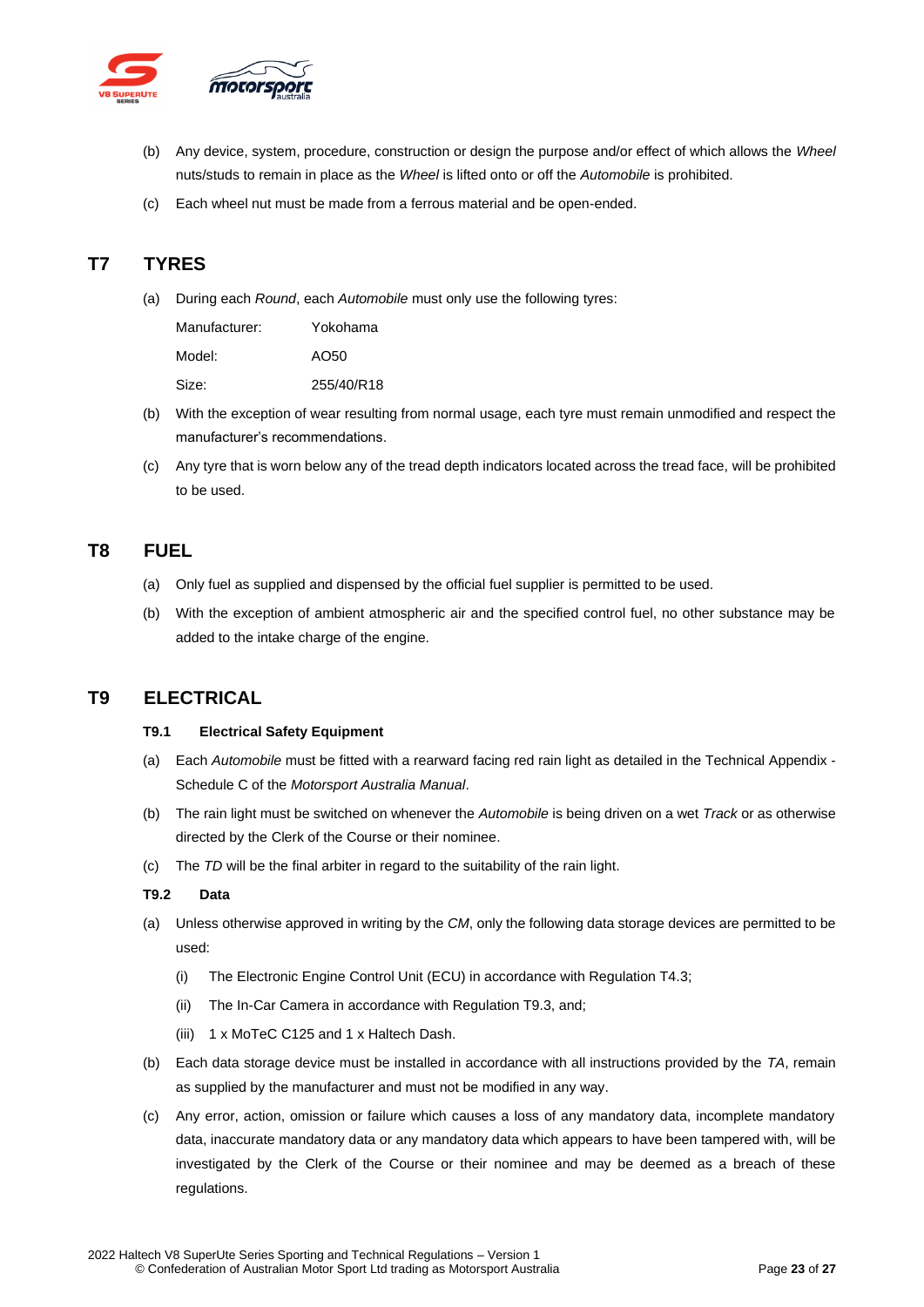

(d) All logged data must be made available to the *CM*, Clerk of the Course or their nominee for judicial purposes.

#### <span id="page-23-0"></span>**T9.3 In-Car Cameras**

- (a) Each *Automobile* must be fitted with a complete in-car camera system as specified in the 2022 Haltech V8 SuperUte Series Sporting Regulations.
- (b) The in-car camera system must be installed in accordance with and as supplied by the manufacturer and must not be modified in any way. Each installation is to be inspected and approved by the *TD* or Chief Scrutineer.

#### <span id="page-23-1"></span>**T9.4 Starter Motor**

- (a) The method of operation of the starter motor may be modified so long as it complies with the following:
	- (i) The cranking signal may be moved from the OEM location to a switch; and
	- (ii) The switch must be positioned so that it can only be operated by the *Driver's* hand; and
	- (iii) The switch must not be mounted to the steering wheel; and
	- (iv) The switch may be connected directly to the OEM starter relay utilising 2 wires or directly to the starter.

### <span id="page-23-2"></span>**T10 TIMING TRANSPONDER**

Each *Automobile* must be fitted with a timing transponder in a location as shown in Attachment F.

### <span id="page-23-3"></span>**T11 COACHWORK**

- (a) It is permitted to reshape the wheel arch beading against the inside of the mudguard and remove the plastic inner liner of the mudguard.
- (b) The front and rear windscreen must be of laminated glass construction or 6 mm polycarbonate as supplied by Racescreen.
- (c) Each side window must be laminated glass construction as supplied by the manufacturer or 4.5 mm polycarbonate as supplied by Racescreen.
- (d) Provided reinforcing does not exceed a surface area of 150 mm x 150 mm and follows the contours of the original structure, the reinforcing of any jacking point under an *Automobile* is permitted by the addition of metal plate/s.
- (e) Provided it does not exceed 150 mm in width and does not protrude below the sill, an additional jacking point on either side of the *Automobile* may be added between the main *chassis* rail and the inner edge of the sill.
- (f) Subject the satisfaction of the *TD,* additional fixings may be added to non-metallic *Bodywork* for the sole purpose of securing a component to the *Automobile*,.
- (g) Each OEM component, which sole purpose is to locate the battery, is permitted to be removed.
- (h) Each OEM component and bracket, which sole purpose is to support and/or facilitate the removal of the spare *Wheel*, is permitted to be removed.
- (i) A hard tonneau cover is permitted to be fitted to the ute tray and must be restrained by a minimum of 2 tethers each consisting of a strap of 36 mm minimum width with an 8 mm diameter attachment bolt and quick release clip (refer example below) that limits the opening of the cover to a maximum of 150 mm at any point and to the satisfaction of the *TD*. Each tether attachment and mounting must be of a construction to prevent the hard tonneau cover separating completely from the ute tray at any location.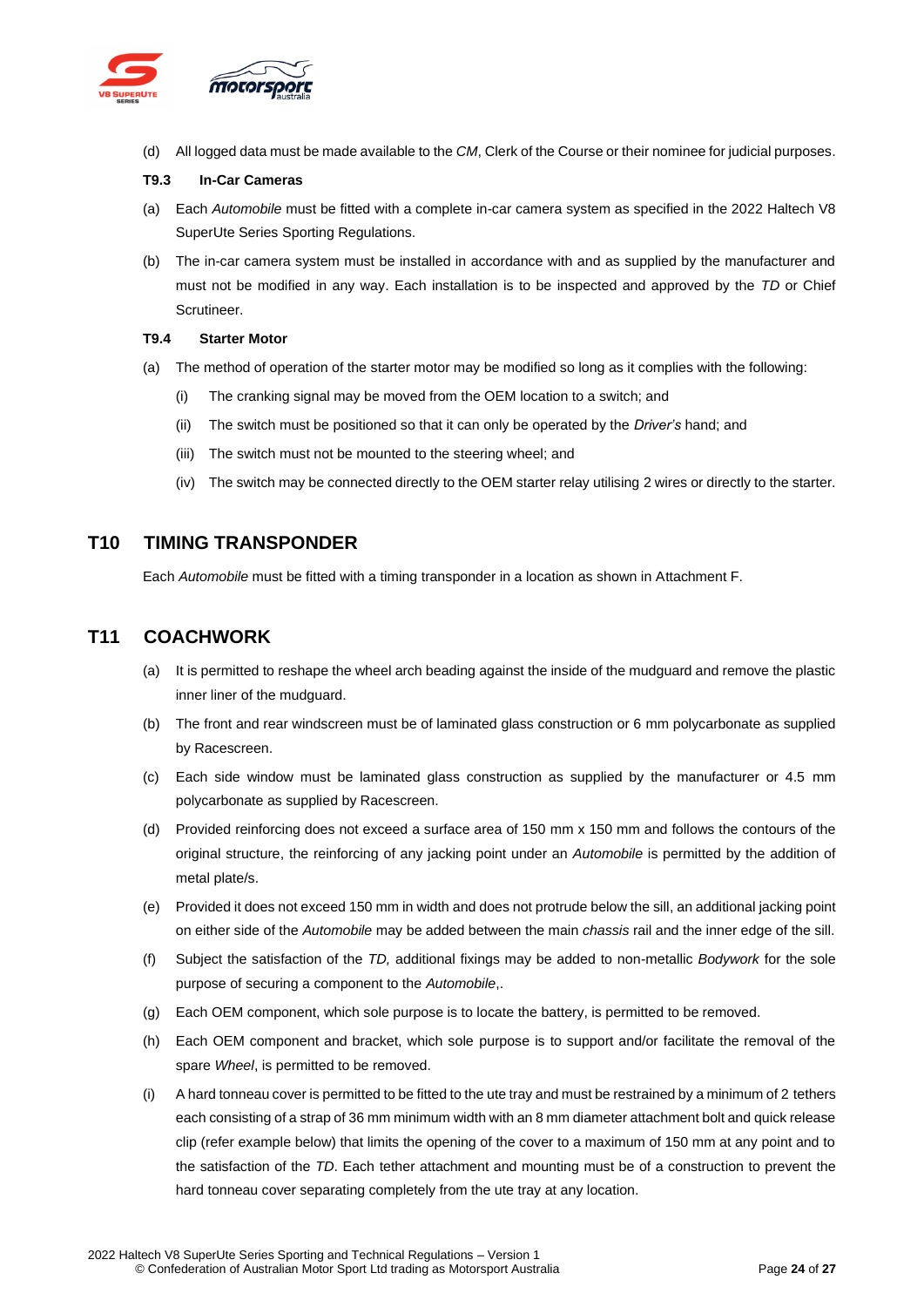



### <span id="page-24-0"></span>**T12 COCKPIT**

- (a) With the exception of the following, any other OEM component may be removed from the *Cockpit*:
	- (i) Dashboard (as depicted in the relevant *Motorsport Australia Recognition Documents*)
	- (ii) Dashboard support structure
	- (iii) Instrumentation
	- (iv) Combination switches
	- (v) Wiring harnesses
	- (vi) *Automobile Control Components*

*NOTE:* For the purpose of this regulation, the only component of the door assembly which is considered to be part of the *Cockpit* is the door trim. If the door trim is removed it must be replaced with an aesthetically suitable component to the satisfaction of the *TD*.

- (b) Only the following components are permitted to be added to the *Cockpit* of an *Automobile*:
	- (i) Safety equipment and structures
	- (ii) Additional instruments and alarms, the sole purpose of which is to monitor fluid pressure and temperature
	- (iii) A shift light for monitoring engine revs
	- (iv) *Driver* comfort aids
	- (v) MoTeC C125 dash and data storage device
	- (vi) MoTeC beacon receiver
	- (vii) Approved in-car camera/s and associated equipment

*NOTE:* The above items must not hinder the *Driver's* exit from the *Cockpit* or visibility. Their mountings must be able to withstand a deceleration of 25 g in any direction.

### <span id="page-24-1"></span>**T13 NON-GENUINE PARTS**

- (a) Freedom of source of supply is granted for the following replacement parts:
	- (i) Detachable body panels
	- (ii) Light assemblies
	- (iii) Fan belts
	- (iv) Radiator hoses
	- (v) Fuel filters
	- (vi) Light globes
	- (vii) Gaskets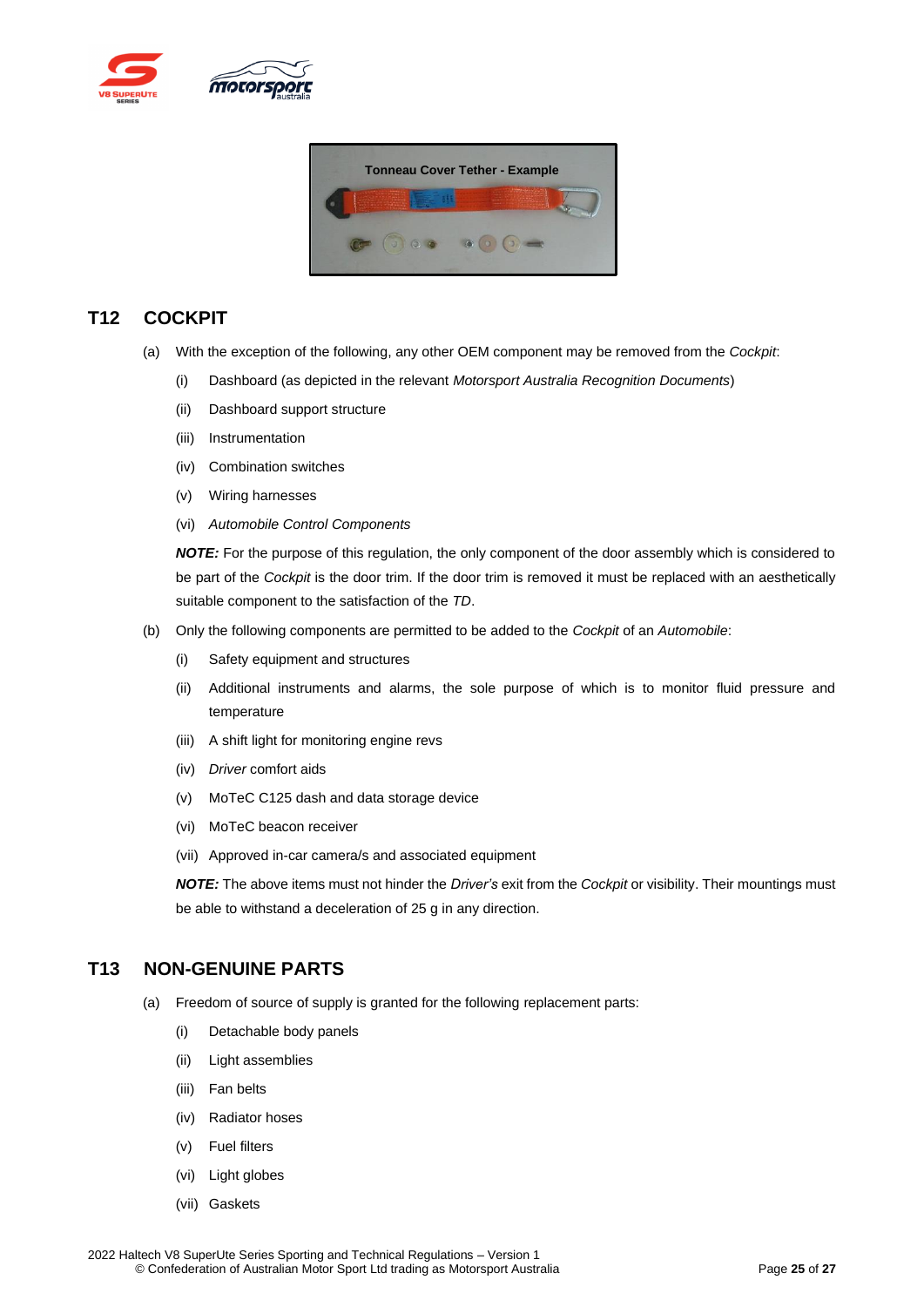

- (viii) Window glass
- (ix) Nuts & bolts
- (b) Each part detailed above must be a standard replacement part, must respect the configuration and functional dimensions of the part they replace and be of similar material. The *TD* will be the final arbiter in relation to the use of these items.
- (c) The use of any non-genuine part must not result in the unauthorised modification to any other component.

### <span id="page-25-0"></span>**T14 DRIVETRAIN**

- (a) The rear differential centre is free provided that it:
	- (i) retains the original crown wheel; and
	- (ii) the centre is not completely locked at all times (i.e. spool is prohibited); and
	- (iii) is within PACE Innovations Pty Ltd specifications in the *Recognition Documents*.
- (b) Provided that it is within PACE Innovations Pty Ltd specifications in the *Recognition Documents*, the rear differential housing is free.
- (c) Rear axles are free.
- (d) Clutch must be supplied by Australia Transition Components (*Control Component Supplier*).
- (e) Gearbox must be supplied by Australian Transmission Components (*Control Component Supplier*).